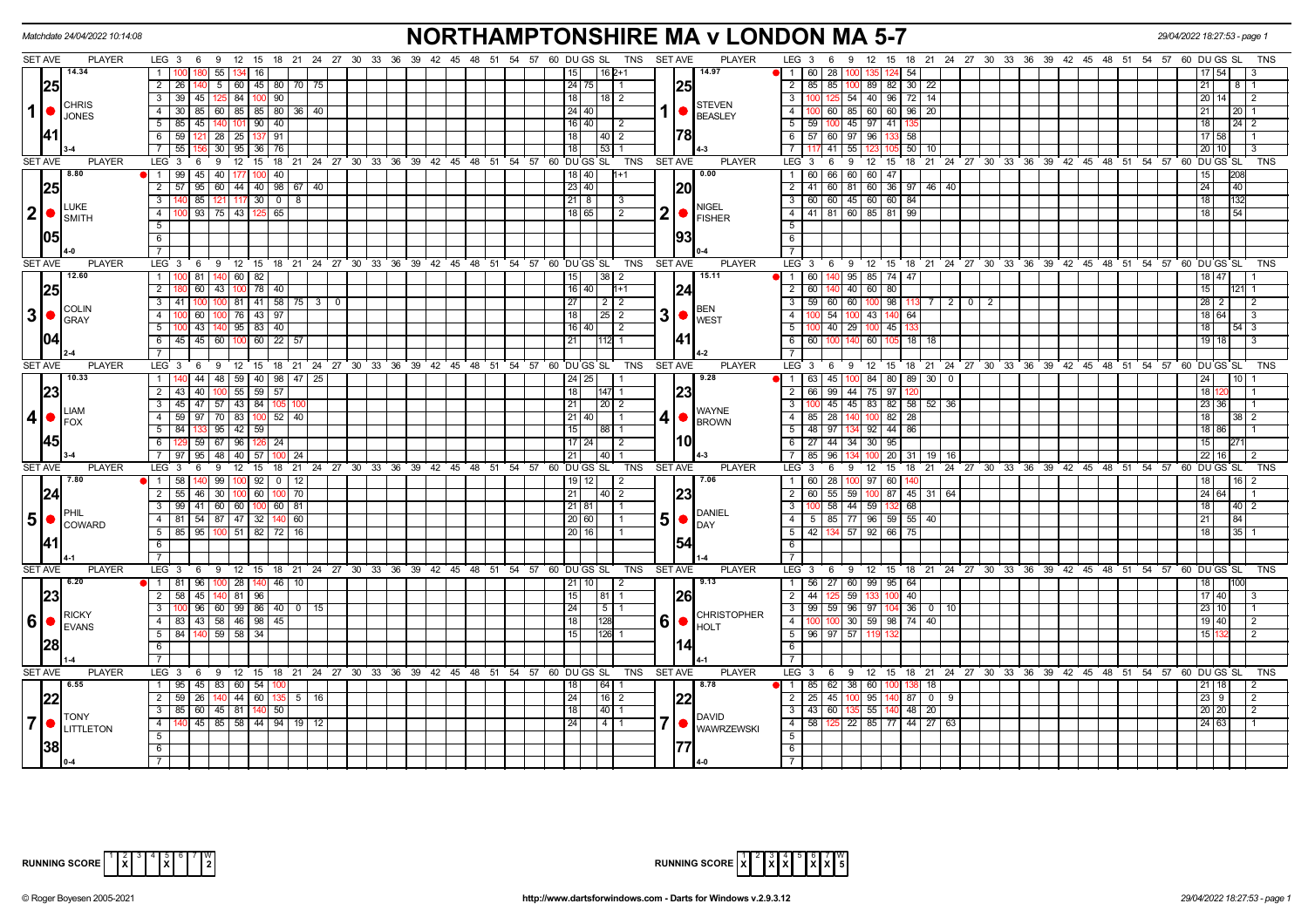|        |                                  | Matchdate 24/04/2022 10:14:08                            |                                                                |                                      |                  |                            |                                                        |                                      |                              | <b>NORTHAMPTONSHIRE MA v LONDON MA 5-7</b><br>29/04/2022 18:28:01 - page 2                                                               |
|--------|----------------------------------|----------------------------------------------------------|----------------------------------------------------------------|--------------------------------------|------------------|----------------------------|--------------------------------------------------------|--------------------------------------|------------------------------|------------------------------------------------------------------------------------------------------------------------------------------|
|        | SET AVE                          | <b>PLAYER</b>                                            | $LEG_36$<br>12<br>15<br>- 9                                    | 18 21 24 27 30 33 36                 |                  | 39  42  45  48  51         | 54 57 60 DU GS SL<br>TNS                               | <b>SET AVE</b>                       | <b>PLAYER</b>                | LEG <sub>3</sub><br>21 24 27 30 33 36 39 42 45 48 51 54<br>57 60 DU GS SL<br><b>TNS</b><br>15<br>18<br>6<br>9                            |
|        |                                  | 7.21                                                     | 95<br>28<br>80   98                                            | 40 <br>60                            |                  |                            | 201601                                                 |                                      | 10.97                        | 44   47<br>O 11<br>26   26   23<br>54 41                                                                                                 |
|        | 22                               |                                                          | 2<br>45<br>58   81                                             | 57<br>$47$   $47$                    |                  |                            | 24<br>  60                                             | 21                                   |                              | $\overline{2}$<br>25<br>$50 \mid 74$<br>22<br>36<br>36<br>2                                                                              |
|        |                                  | <b>MICHAEL</b>                                           | 90   96<br>$\mathbf{3}$<br>85                                  |                                      |                  |                            | 25<br>18 <sup>1</sup>                                  |                                      | LEE                          | $100$ 58<br>$\mathbf{3}$<br>60<br>60 I<br>19 16<br>2                                                                                     |
| 8 •    |                                  | <b>FEASEY</b>                                            | 4<br>99<br>52                                                  | 37<br>33   40                        |                  |                            | 24 40                                                  | 8 <sup>1</sup>                       | <b>I</b> COCKS               | $\overline{4}$<br>58<br>15 I<br>$\overline{0}$<br>5 1                                                                                    |
|        |                                  |                                                          | 58  <br>5 97                                                   | 55   58   93   0   40                |                  |                            | 22   40                                                |                                      |                              | $25 \mid 36 \mid 66$<br>-5 I<br>99 40 60 60<br>24<br>55<br>60 l                                                                          |
|        | 87                               |                                                          | 95<br>-85 I                                                    | 40 I<br>30 <sup>1</sup>              |                  |                            | 21<br>40                                               | 167                                  |                              | 45<br>95<br>90 <sub>1</sub><br>93   20<br>20<br>20                                                                                       |
|        |                                  |                                                          | 46                                                             | 87                                   |                  |                            | 20<br>18                                               |                                      |                              | 45<br>58<br>81<br>35<br>21                                                                                                               |
|        | <b>SET AVE</b>                   | <b>PLAYER</b>                                            | LEG <sub>3</sub><br>12<br>-9<br>15                             | 18<br>21 24 27 30 33 36 39           |                  | 42 45 48                   | 51 54 57 60 DUGS SL<br><b>TNS</b>                      | <b>SET AVE</b>                       | <b>PLAYER</b>                | 21 24 27 30 33 36 39 42 45 48 51<br>$54$ $57$ 60 DU GS SL<br><b>TNS</b><br>LEG <sub>3</sub><br>18<br>-9<br>15                            |
|        |                                  | 8.80                                                     | 85<br>$\bullet$ 1 40<br>60                                     | $98$ 92 26                           |                  |                            | 19 26                                                  |                                      | 14.12                        | 46<br>60<br>26 <sup>1</sup><br>71<br>$181+1$<br>18                                                                                       |
|        | 23                               |                                                          | $\overline{2}$<br>11<br>64<br>100                              |                                      |                  |                            | 12<br>186<br>$\sqrt{2}$                                | 24                                   |                              | $\overline{2}$<br>60<br>15                                                                                                               |
|        |                                  |                                                          | 77   85  <br>$\mathbf{3}$<br>96<br>95                          | $\overline{69}$<br>32                |                  |                            | $21 \mid 32$                                           |                                      | <b>JOHN</b>                  | 3<br>45<br>30 70<br>32 0+1<br>68                                                                                                         |
|        | $9$ $\bullet$ $\frac{LEE}{ROSE}$ |                                                          | 28 100 60 40<br>60   60  <br>4 I<br>97                         |                                      |                  |                            | 56                                                     | 9 <sub>1</sub>                       | <b>WALTERS</b>               | 26 78<br>$102$ 38 45<br>23 45<br>4 I<br>30<br>43<br>$\overline{2}$                                                                       |
|        |                                  |                                                          | 55<br>5                                                        | $95 \mid 83 \mid 36 \mid 40 \mid 32$ |                  |                            | $23$ 32                                                |                                      |                              | 5<br>85 45<br>60 80<br>39<br>65<br>70                                                                                                    |
|        | 55                               |                                                          | 55 36 64<br>100I 60 I                                          | 100                                  |                  |                            | 18<br>l 86                                             | 49                                   |                              | $38$   20<br>44<br>45 81 133<br>6<br>20 20                                                                                               |
|        |                                  |                                                          | 59<br>38 <sup>1</sup><br>40                                    | 60 l<br>84                           |                  |                            | 21 84                                                  |                                      |                              | 99<br>45<br>64<br>43<br>60                                                                                                               |
|        | <b>SET AVE</b>                   | <b>PLAYER</b>                                            | LEG <sub>3</sub><br>15                                         | 24 27<br>18<br>21                    |                  |                            | 30 33 36 39 42 45 48 51 54 57 60 DUGS SL<br><b>TNS</b> | <b>SET AVE</b>                       | <b>PLAYER</b>                | 24 27 30 33 36 39 42 45 48 51 54 57 60 DUGS SL<br>18<br>$^{\circ}$ 21<br><b>TNS</b><br>LEG <sub>3</sub><br>15                            |
|        |                                  | 12.96                                                    | $100$ 82                                                       | $18$ 24                              | 8<br>$\mathbf 0$ |                            | 30 8<br>3                                              |                                      | 7.77                         | $60$   0   20   16<br>65<br>60<br>27<br>$\overline{4}$                                                                                   |
|        | 23                               |                                                          | $82$ 61 57<br>$\overline{2}$<br>60<br>58<br>131                |                                      |                  |                            | 18<br>52                                               | 23                                   |                              | 95 68 42 54<br>$\overline{2}$<br>60 T<br>$21 \overline{54}$                                                                              |
|        |                                  | <b>JOSH</b>                                              | $20$   94   20<br>$\mathbf{3}$                                 |                                      |                  |                            | 18 20 <br>$\overline{2}$                               |                                      | <b>NICK</b>                  | 85 95 41 60 60<br>- 3 I<br>160                                                                                                           |
| I Q  ● |                                  | RICHARDSON                                               | 53   40<br>$\overline{4}$                                      |                                      |                  |                            | $16$ 40<br>3                                           |                                      | $10$ $\bullet$ $\sim$ $\sim$ | $60$ 85 39<br>$\overline{4}$<br>78<br>99<br>40<br>18                                                                                     |
|        |                                  |                                                          | $5 \mid 41$<br>60 60 83 56 83                                  |                                      |                  |                            | 18 I<br>1118                                           |                                      |                              | $5 \mid 85$<br>$140$ 68 8<br>16<br>8<br>-3<br>100   100                                                                                  |
|        | 44                               |                                                          | 40 140 59 40<br>$100$ 40<br>6<br>82                            |                                      |                  |                            | 21 40                                                  |                                      |                              | 83 92 34 44<br>6<br>26 60<br>21<br>62                                                                                                    |
|        |                                  |                                                          |                                                                |                                      |                  |                            |                                                        |                                      |                              |                                                                                                                                          |
|        | <b>SET AVE</b>                   | <b>PLAYER</b>                                            | LEG <sub>3</sub><br>- 9<br>- 6                                 | 12 15 18 21 24 27 30 33 36 39        |                  | $42 \quad 45$<br>48        | 51 54 57 60 DU GS SL<br><b>TNS</b>                     | <b>SET AVE</b>                       | <b>PLAYER</b>                | LEG <sub>3</sub><br>12 15 18 21 24 27 30 33 36 39 42 45 48 51<br>54<br>57<br>60 DU GS SL<br><b>TNS</b><br>9<br>- 6                       |
|        |                                  | 17.66                                                    | 60<br>45   41<br>85   60   80<br>$\overline{2}$<br>48 88<br>45 |                                      |                  |                            | 25<br> 15 88 <br>l1+1                                  |                                      | 15.86                        | 85 I<br>81<br>60 I<br>43 60<br>76   40   56<br>23 56<br>$\overline{2}$<br>43<br>12                                                       |
|        | 28                               |                                                          | 58 96 57<br>$140$ 28                                           |                                      |                  |                            |                                                        | 24                                   |                              | 209 2<br>$\overline{\mathbf{3}}$<br>59<br>140 78 24<br>17 <sup>1</sup><br>24<br>-3                                                       |
|        |                                  | <b>BEN</b>                                               | 3 <sup>1</sup>                                                 |                                      |                  |                            | 15 <sup>1</sup><br>122                                 |                                      | <b>GRAHAM</b>                |                                                                                                                                          |
|        |                                  | $\left  \left  \right  \right $ $\left  \right $ GOODGER | $60$ 48 32<br>4 I                                              |                                      |                  |                            | $16$ [32]<br>$h+1$                                     |                                      | <b>RACKSTRAW</b>             | 60<br>$\overline{4}$<br>$43 \mid 28$                                                                                                     |
|        | 55                               |                                                          | $29 \mid 32$<br>51<br>80                                       |                                      |                  |                            | $16$ 32<br>-3                                          | 83                                   |                              | 60<br>24<br>5<br>$40 \mid 3$                                                                                                             |
|        |                                  |                                                          | 6   96   58   57   80   100   90                               |                                      |                  |                            | 20 <br>18 <sup>1</sup>                                 |                                      |                              | 83 45 45 48<br>6<br>18 48<br>$\overline{2}$                                                                                              |
|        | <b>SET AVE</b>                   | <b>PLAYER</b>                                            | 40<br>$\overline{7}$<br>LEG <sub>3</sub><br>12<br>۰Q           | 40<br>18 21                          |                  | 24 27 30 33 36 39 42 45 48 | 16   40  <br><b>TNS</b><br>51 54 57 60 DU GS SL        | <b>SET AVE</b>                       | <b>PLAYER</b>                | $\overline{7}$<br>41<br>64<br>60<br>-81<br>18<br>LEG <sup>3</sup><br>18 21 24 27 30 33 36 39 42 45 48 51 54 57<br><b>TNS</b><br>15<br>۰Q |
|        |                                  | 9.62                                                     | 15                                                             |                                      |                  |                            | 157                                                    |                                      | 7.94                         | 60<br>DU GS SL<br>88                                                                                                                     |
|        | 23                               |                                                          | $\overline{2}$<br>83                                           | 41   24   60   41   60   67   17     |                  |                            | 27<br>8                                                | 23                                   |                              | $59$ 54 28 92 30 27 9<br>$2 \mid 28$<br>$29 \mid 9$<br>40                                                                                |
|        |                                  |                                                          | 85   60   40   67<br>3<br>45<br>43<br>121                      |                                      |                  |                            | 40 <br> 21                                             |                                      |                              | $\mathbf{3}$<br>55<br>59<br>$92 \mid 16$<br>l 16<br>43<br>96 I                                                                           |
|        | $12$ .                           | <b>JASON</b>                                             | 81   60   80<br>4                                              |                                      |                  |                            | 15 80 <br>$1 + 1$                                      | $12\bullet _\text{HILL}^\text{LIAN}$ | <b>LIAM</b>                  | 93 97 60 50<br>4 I<br>41<br>15<br>160                                                                                                    |
|        |                                  | LOVELL                                                   | 57   97   86   16<br>5 85<br>l 60 I<br>100 I                   |                                      |                  |                            | 20   16                                                |                                      |                              | 55 84 78 24 55<br>-5 I<br>18                                                                                                             |
|        | 88                               |                                                          | 6 6 60 100 41 121 26 43 79                                     |                                      |                  |                            | 31<br>  21                                             |                                      |                              | 83   96   43   25   100   44   38   72<br>23 72<br>- 6 I                                                                                 |
|        |                                  |                                                          |                                                                |                                      |                  |                            |                                                        |                                      |                              |                                                                                                                                          |
|        |                                  |                                                          |                                                                |                                      |                  |                            |                                                        |                                      |                              |                                                                                                                                          |

| OP:                  | <b>া 28.5.</b>             | * Holt 26.14<br>1OP                         |
|----------------------|----------------------------|---------------------------------------------|
| <b>RUNNING SCORE</b> | ∃lx̃∐<br>l v<br>$\sqrt{ }$ | $\mathbf{E}^{\text{12}}$<br>X<br>1 A I<br>. |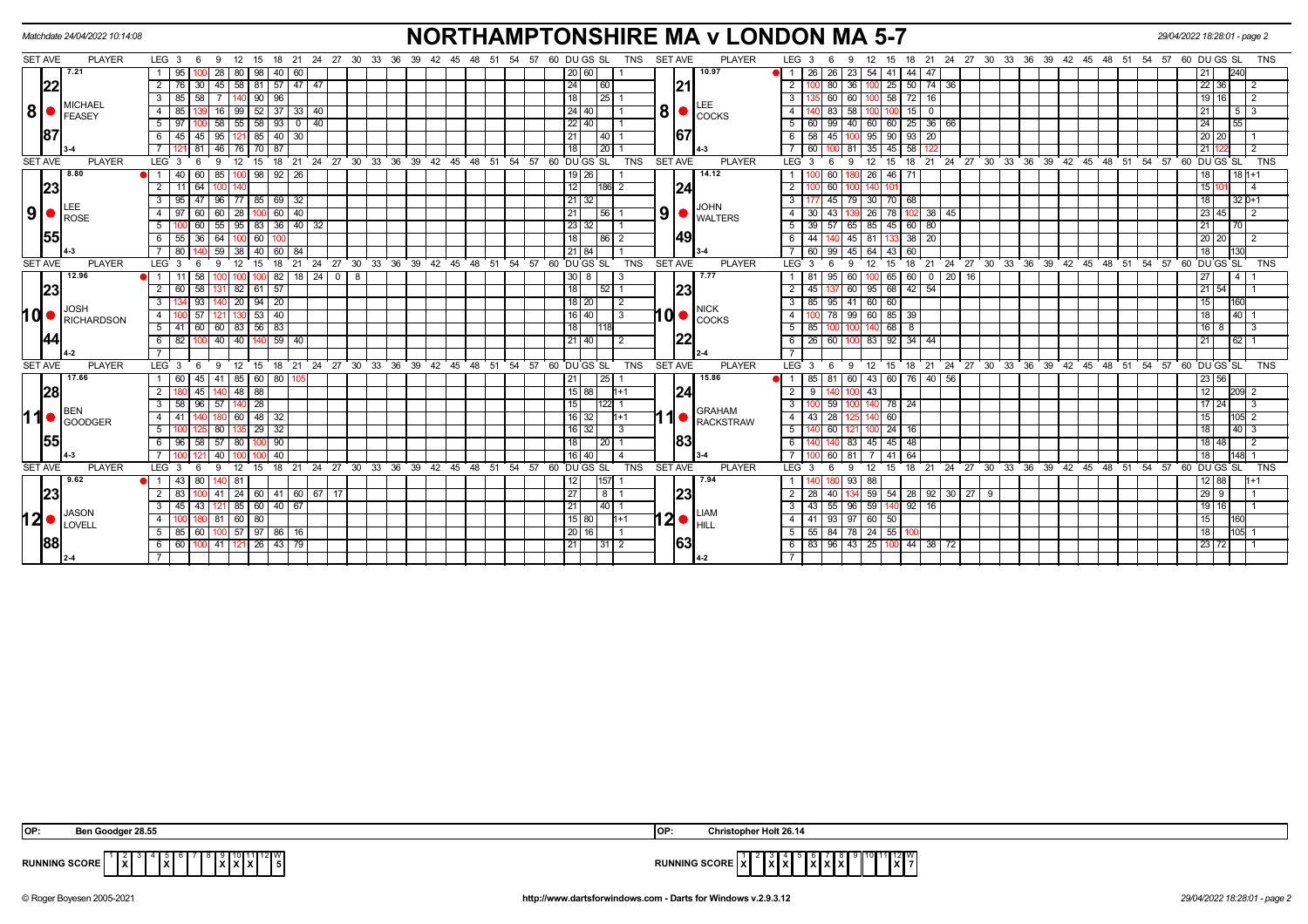| <b>NORTHAMPTONSHIRE MA</b>               |                                       |              |      |                    |             |            |             |                          |      |                    |             | <b>LONDON MA</b>          |     |             |        |            |             |            |               |            |       |     |             |
|------------------------------------------|---------------------------------------|--------------|------|--------------------|-------------|------------|-------------|--------------------------|------|--------------------|-------------|---------------------------|-----|-------------|--------|------------|-------------|------------|---------------|------------|-------|-----|-------------|
| <b>PLAYER</b>                            | W/L                                   | <b>ILWON</b> | LOST | AVE                | <b>TAVE</b> | <b>PTS</b> | <b>DRTS</b> | <b>TON</b>               | TON+ | 180                | <b>TONS</b> | I PLAYER                  | W/L | <b>LWON</b> | i LOST | <b>AVE</b> | <b>TAVE</b> | <b>PTS</b> | <b>DRTS</b>   | <b>TON</b> | TON+  | 180 | <b>TONS</b> |
| Chris Jones                              |                                       |              |      | 25.4 <sup>4</sup>  | 14.34       | 3380       | 133         |                          |      |                    | $10 +$      | Steven Beaslev            | W   |             |        | 25.78      | 14.97       | 3455       | 134           | 13         |       |     | 13          |
| Luke Smith                               |                                       |              |      | 25.05              | 8.80        | 2004       | 80          |                          |      |                    | $6+1$       | Nigel Fisher              |     |             |        | 20.93      | 0.00        | 1570       | $-$<br>$\sim$ |            |       |     |             |
| <b>Colin Gray</b>                        |                                       |              |      | 25.04              | 12.60       | 2829       | 113         |                          |      |                    | $10+$       | <b>Ben West</b>           | W   |             |        | 24.41      | 15.11       | 2831       | 116           |            |       |     | 13          |
| 3212<br>Liam Fox<br>23.45<br>137<br>0.33 |                                       |              |      |                    |             |            |             |                          |      | <b>Wayne Brown</b> | W           |                           |     | 23.10       | 9.28   | 3188       | 38ء         |            |               |            |       |     |             |
| <b>Phil Coward</b>                       |                                       |              |      | 24.41              | 7.80        | 2465       | 101         |                          |      |                    |             | <b>Daniel Dav</b>         |     |             |        | 23.54      | 7.06        | 2330       | 99            |            |       |     |             |
| <b>Ricky Evans</b>                       |                                       |              |      | $23.\overline{28}$ | 6.20        | 2165       | 93          |                          |      |                    |             | Christopher Holt          | W   |             |        | 26.14      | 9.13        | 2405       | 92            |            |       |     |             |
| Tony Littleton                           |                                       |              |      | 22.38              | 6.55        | 1880       | -84         |                          |      |                    |             | David Wawrzewski          | W   |             |        | 22.77      | 8.78        | 2004       | 88            |            |       |     |             |
| <b>Michael Feasev</b>                    |                                       |              |      | 22.87              | 7.21        | 3362       | 147         |                          |      |                    |             | Lee Cocks                 | W   |             |        | 21.67      | 10.97       | 3207       | 148           |            |       |     | 10          |
| Lee Rose                                 |                                       |              |      | 23.55              | 8.80        | 3179       | 135         |                          |      |                    | <b>8</b>    | John Walters              |     |             |        | 24.49      | 14.12       | 3257       | 133           |            |       |     | $9+2$       |
| Josh Richardson                          |                                       |              |      | 23.44              | 12.96       | 2836       | 121         |                          |      |                    |             | Nick Cocks                |     |             |        | 23.22      | 7.77        | 2740       | 118           |            |       |     |             |
| Ben Goodger                              |                                       |              |      | 28.55              | 17.66       | 3340       | 117         |                          |      |                    | $12+2$      | <b>I</b> Graham Rackstraw |     |             |        | 24.83      | 15.86       | 3005       |               |            |       |     | 13          |
| Jason Lovell                             | 2770<br>23.88<br>9.62<br>116<br>$7+1$ |              |      |                    |             |            |             |                          |      | Liam Hill          | W           |                           |     | 23.63       | 7.94   | 2741       | 116         |            |               |            | $5+1$ |     |             |
| <b>TOTALS</b>                            |                                       | 34           |      | 24.27              | 0.00        | 33422      | 1377        | $\overline{\phantom{a}}$ |      |                    | $96 + 6$    | <b>I TOTALS</b>           | W   |             |        | 23.75      | 0.00        | 32733      | 1378          |            |       |     | $99+3$      |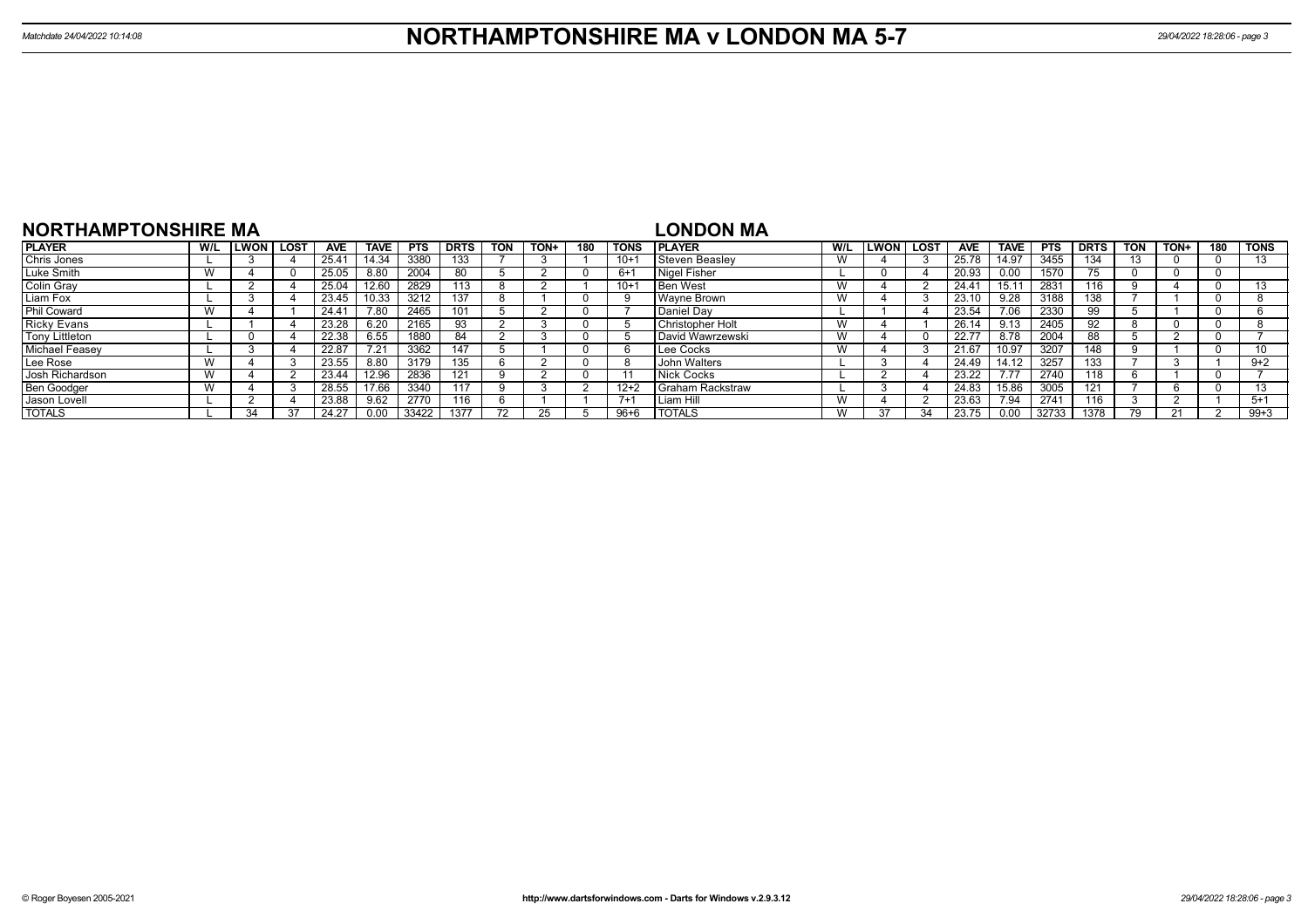| <b>SET AVE</b><br>54 57 60 DU GS SL TNS SET AVE<br><b>PLAYER</b><br><b>PLAYER</b><br>LEG 3 6 9 12 15 18 21 24 27 30 33 36 39 42 45<br>51<br>$LEG_3 6$<br>18  21  24  27  30  33  36  39  42  45  48  51  54  57  60  DU GS  SL<br>48<br>- 9<br>12 15<br>  14.21<br>45 26 98<br>$1 \mid$<br>  62  <br>$\overline{0}$<br>20<br>16   20  <br>17.96<br>l 1<br>45   100<br>$2+1$<br>$2 \mid 60$<br>60 140 44 40<br> 26 <br>$1194$ 101<br>$0$ 0<br>$25 \mid 3$<br> 22<br>$\overline{2}$<br>57   100   60<br>$21 \overline{40}$<br>$21 \mid$<br>$3   83   81   94   40   97   90   0   16$<br>$\overline{\mathbf{3}}$<br>87 60 58 60 100 45 26 25<br>24<br>22 16<br>$40 \mid 1$<br><b>JOHN</b><br><b>DANNY</b><br>$\mathbf 1$<br>140 24 100 87 140 8 2<br>$\frac{19}{2}$<br>$38 \mid 85 \mid 85 \mid 57 \mid 100 \mid 23$<br>$\overline{18}$<br>4<br>$-4$<br>$113 - 1$<br>3<br>REGAN<br><b>BROWN</b><br>100 100 43 100 78 80<br>$\overline{5}$<br>54 121 58 98 77 50<br>$43 \mid 1$<br>5 <sub>1</sub><br>17 80<br>$\sqrt{3}$<br>18<br>1801<br>6<br>6<br>l 1 1<br>$\overline{7}$<br>$\overline{7}$<br><b>SET AVE</b><br><b>PLAYER</b><br>LEG 3 6 9 12 15 18 21 24 27 30 33 36 39 42 45 48 51 54 57 60 DUGS SL TNS<br><b>SET AVE</b><br><b>PLAYER</b><br>LEG 3 6 9<br>12 15 18 21 24 27 30 33 36 39 42 45 48 51 54 57 60 DUGS SL<br>TNS<br>8.14<br>1   100   58   92   45   58   44   72   16   16  <br>7.45<br>59 85 81 60 45 81 57 9 12<br>$\overline{1}$<br>27<br>25 16 <br>12<br>23 52<br> 21<br>$\overline{2}$<br>59<br>140 100 52<br>$18$   28  <br>24<br>$\overline{2}$<br>$26$ 59 85<br>38 95 60<br>86 52<br>$\overline{0}$<br>$4 \mid 3$<br>45<br>60<br>17 60<br>3 42 45 41 140 85<br>15<br>148 1<br>$\overline{\mathbf{3}}$<br>56<br>PAUL<br>ALAN<br> 2 ●<br>2<br>4 60 70 55 85 70 95 28 19<br>$\overline{22}$ 66 140<br>125 44 88<br>$22 \quad 8$<br>24<br>19 <sup>1</sup><br>$\overline{4}$<br>818<br><b>REEVES</b><br><b>SHEPHERD</b><br>$5 \mid 24 \mid 100 \mid 45 \mid 96 \mid$<br>$5\overline{)}$<br>140 45 60 60 96 11<br>-23<br>18 I<br>  79   2<br>89<br>21 89<br>1661<br>6<br>6<br>$\overline{7}$<br><b>SET AVE</b><br><b>PLAYER</b><br>LEG <sup>3</sup><br>$9 \quad 12$<br>15<br>$18 \quad 21$<br>24 27 30 33 36 39<br>42 45 48 51<br>54 57<br>60 DU GS SL<br><b>TNS</b><br><b>SET AVE</b><br><b>PLAYER</b><br>LEG <sup>3</sup><br>9<br>$12 \quad 15$<br>18 21 24 27 30 33 36 39 42 45 48 51 54 57 60 DUGS SL<br><b>TNS</b><br>6<br>6<br>5.25<br>44   125   95  <br>94<br>8.00<br>$97$   7   34   59   41<br>1 83 60<br>$17$ 94<br>$\overline{1}$<br>15<br>2 59 81 22 81 82 60 60<br>$\overline{2}$<br>85 60 9 135 70<br>24 70<br> 23 <br>21<br>I20I<br>56<br>70 I<br>65<br>l 7 I<br>$3   95   58   36   100   22   40   22   56   72$<br>26 72 <br>$95 \ 81 \ 45 \ 32 \ 30 \ 140 \ 28 \ 10$<br>$\overline{\mathbf{3}}$<br>24<br>40   1<br><b>SIMON</b><br><b>DANNY</b><br>3 <sup>o</sup><br>3<br>$4 \overline{60}$<br>60<br>$100$ $100$ 99 42<br>18<br>$\overline{4}$<br>$57$ 36<br>42 140 26<br>60<br>20 60<br>40   2<br>FAULKNER<br><b>ALMEY</b><br>$5 \mid 85 \mid 26 \mid 95 \mid 46 \mid 83 \mid 98 \mid 68$<br>21 68<br>$5\overline{)}$<br>85 140 45 44 17<br>18<br>65 2<br>1561<br>l10<br>$100$ 85   96   36   66   25   43   50<br>23 50 <br>41 80 40 55 45 60<br>$55 \mid 57$<br>$6 \mid$<br>6<br>24<br>68<br>$\overline{7}$<br>$7^{\circ}$<br><b>SET AVE</b><br><b>PLAYER</b><br><b>PLAYER</b><br>LEG <sub>3</sub><br>9 12 15 18 21 24 27 30 33 36 39 42 45 48 51<br>54 57<br>60 DU GS SL<br>TNS<br><b>SET AVE</b><br>LEG 3<br>12 15 18 21 24 27 30 33 36 39 42 45 48 51 54 57 60 DUGS SL<br>6<br><sup>9</sup><br><b>TNS</b><br>6<br>12.28<br>55<br>26 34 47<br>8.23<br>$15 \mid 85$<br>20 45 59<br>11123<br>100   41   63<br>24<br>12 <sub>1</sub><br>11<br>60 I<br>44   34<br>$\overline{2}$<br>26 34<br>2 40 81 55 45 100<br> 22<br>$\overline{2}$<br>85   100   80   100   100   36<br>16 36<br> 24 <br>18 <sup>1</sup><br>20   2<br>$3$ 81 95 85 60<br>26 88 96<br>85 138 43<br>$100$ 80<br>17 80<br>$\overline{\mathbf{3}}$<br>18<br><b>DANNY</b><br><b>JOHN</b><br>$\vert$ 4<br>4 86 59 96 60 60 140<br>4 •<br>$\overline{4}$<br>41 60 45 45 95<br>15<br>18 140<br>GODDARD<br><b>LOEBER</b><br>$5$ 43 100 58 180 60 60<br>17 60<br>$1+1$<br>5<br>85   26   46   45   60   58<br>18<br> 83 <br>1361<br>6 80<br>6<br>  21   125   59   59   85   84   68  <br>$100 \mid 60 \mid 43 \mid 60 \mid 58 \mid 62$<br>$21$ 68<br>$21 \mid$<br>  38   1<br>7 47 93<br>$5$   21   35  <br>$\overline{7}$<br>30   45<br>45 41 99<br>40 80<br>24 80<br>60 60<br>21<br>60<br>SET AVE<br><b>PLAYER</b><br><b>PLAYER</b><br>LEG <sub>3</sub><br>12<br>21 24 27 30 33 36 39 42 45 48 51<br>54 57<br>60 DU GS SL<br><b>TNS</b><br><b>SET AVE</b><br>LEG 3<br>$12 \quad 15$<br>21 24 27 30 33 36 39 42 45 48 51 54 57 60 DUGS SL<br>- 6<br>9<br>15<br>18<br>6<br>-9<br>18<br><b>TNS</b><br>7.70<br>1   180   28   45   30   41   61  <br>11 40 40 55 95 41 25<br>3.61<br>$-1$<br>21<br>21 116<br>$1 + 1$<br>40 7 26 60 29 56<br>27<br>$2 \mid 81 \mid$<br>45 55 80 39 41 60 78<br>$28$ $22$<br>$\overline{2}$<br>$23 \mid 44 \mid 84$<br>116 I<br>$0 \mid 22$<br>14<br>21 45 41 81 43 58 28 140 4 40<br>28 40<br>3   26   66   45   7   77   99   43   84  <br>27<br>$\overline{\cdot \cdot \cdot}$<br>$\overline{14}$<br>  40  <br><b>CHUCK</b><br><b>LUKE</b><br>5 <sub>5</sub><br>$5 \, \bullet \, \varepsilon$ FAULKNER<br>4   100   45   83   41   26   54   60   74   0   12   0   0   0   0   0   3   0<br>$48$     3   1<br>  96   49   99   81   98   46   12   15   0   1   2   0   0   0   0   0   2  <br>47 <sup>2</sup><br>$\overline{4}$<br><b>SCOTT</b><br>85 121 48 58 48 41 28 60 0 1 9 0<br>5   30   13   28   100   55   26   28   60   60   24   26   35  <br>36<br>$-5$<br>$37 \mid 2$<br>  16   1<br>$\overline{1}$<br>2<br>150<br>6 70 95 52 26 46 140 40 32<br>6<br>39 55 85 60 58 32<br>23 32<br>35<br>21<br>42<br>134 26 42 41 9 64 32<br>96 45 45 24 32 30 10<br>29 10<br>7   95  <br>27<br>$16$   1<br>$\overline{7}$<br>77   42   100<br>60 DU GS SL<br><b>PLAYER</b><br>18 21 24 27 30 33 36 39 42 45 48 51 54 57 60 DUGS SL<br><b>SET AVE</b><br><b>PLAYER</b><br>LEG <sub>3</sub><br>6<br>$9 \t12$<br>15<br>18 21 24 27 30 33 36 39 42 45 48 51 54 57<br>TNS<br><b>SET AVE</b><br>LEG <sup>3</sup><br>6<br>9<br>$12 \quad 15$<br><b>TNS</b><br>14.73<br>26 83 85 94 48<br>6.60<br>42   51   27   80   96   56   93   56<br>24 56<br>1 45 60<br>21<br>60<br>$\sqrt{1}$<br><b>25</b><br>$2 \mid 81$<br>80   100   82<br>124<br>$\sqrt{93}$<br>$42 \mid 57$<br>15<br>58<br>$18$ 58<br>$\overline{2}$<br>59<br>l 2<br>110<br>$3 \mid 60$<br>46 45<br>$\overline{3}$<br>180 45 58 140 38 40<br>16 40<br>15 <sup>1</sup><br>127 2<br><b>CHRIS</b><br><b>LIAM</b><br>$ 6 $ $ $ $\frac{C_{\text{HINLO}}}{S_{\text{HIPLEY}}}$<br>6<br>4<br>24 100<br>$18$ 10<br>$\overline{4}$<br>58<br>60 45<br>15<br>$\overline{4}$<br>82   81<br>$\bullet$<br>HILL<br>$30 \mid 95 \mid 40 \mid 85 \mid 65$<br>5<br>44 30 81 95 40<br>23 40<br>$5 \mid 85$<br>41<br>21<br>60<br>60 91<br>60<br>1761<br>167<br>60<br>55 123<br>55<br>18 68<br>6<br>68<br>6<br>96 l<br>98<br>97<br>85<br>15<br>$\sqrt{2}$<br>1001<br>25 I<br>18<br><b>7</b> I<br>58<br>20<br>16 20<br>l1+1<br>$\overline{7}$<br>58<br>60<br>83<br>65<br>SET AVE<br><b>PLAYER</b><br>TNS SET AVE<br><b>PLAYER</b><br>LEG <sub>3</sub><br>9 12 15 18 21 24 27 30 33 36 39 42 45 48 51 54 57 60 DUGS SL<br>LEG 3<br>12 15 18 21 24 27 30 33 36 39 42 45 48 51 54 57 60 DUGS SL<br>6<br>6<br>9<br><b>TNS</b><br>6.20<br>55   100   59<br>76 45 85<br>41 36<br>1 60<br>60 38<br>21<br>48<br>8.64<br>11<br>82 36<br>22   36<br>2<br> 21<br>83   15   97   46   20<br>$\overline{2}$<br>43 81<br>51<br>18<br>$19$   20<br>$\overline{2}$<br>121<br>100 101<br>25   3<br>$95 \mid 85 \mid 78 \mid 78 \mid$<br>$\overline{\mathbf{3}}$<br>24 41 60<br>23 69<br>3   24  <br>60   0<br>21 I<br>41   85   41<br>140 69<br>LEIGH<br><b>GEOFF</b><br>$\overline{7}$<br>7<br>57   95   40   97   32   30   10<br>60 83 50<br>4<br>23 10 <br>$\overline{4}$<br>85 60<br>21<br>100<br>31<br>32 I<br>PETERS<br><b>NEWBURY</b><br>$5 \mid 44 \mid 60 \mid 43 \mid 97 \mid 60 \mid 59 \mid 41 \mid 49$<br>$\overline{5}$<br>40 60 60 62 81 55 73 54 16<br>$27$   16<br>24<br>  48<br>$6$   97   140   93   57   90   18   0   0<br>$6$   41   100   55   81   123   41   50   10<br>$24$ 6 1<br>24 10<br>$\overline{7}$ | Matchdate 23/04/2022 12:09:43 | <b>NORTHAMPTONSHIRE MB v LONDON MB 3-9</b> |  | 29/04/2022 18:28:47 - page 1 |
|----------------------------------------------------------------------------------------------------------------------------------------------------------------------------------------------------------------------------------------------------------------------------------------------------------------------------------------------------------------------------------------------------------------------------------------------------------------------------------------------------------------------------------------------------------------------------------------------------------------------------------------------------------------------------------------------------------------------------------------------------------------------------------------------------------------------------------------------------------------------------------------------------------------------------------------------------------------------------------------------------------------------------------------------------------------------------------------------------------------------------------------------------------------------------------------------------------------------------------------------------------------------------------------------------------------------------------------------------------------------------------------------------------------------------------------------------------------------------------------------------------------------------------------------------------------------------------------------------------------------------------------------------------------------------------------------------------------------------------------------------------------------------------------------------------------------------------------------------------------------------------------------------------------------------------------------------------------------------------------------------------------------------------------------------------------------------------------------------------------------------------------------------------------------------------------------------------------------------------------------------------------------------------------------------------------------------------------------------------------------------------------------------------------------------------------------------------------------------------------------------------------------------------------------------------------------------------------------------------------------------------------------------------------------------------------------------------------------------------------------------------------------------------------------------------------------------------------------------------------------------------------------------------------------------------------------------------------------------------------------------------------------------------------------------------------------------------------------------------------------------------------------------------------------------------------------------------------------------------------------------------------------------------------------------------------------------------------------------------------------------------------------------------------------------------------------------------------------------------------------------------------------------------------------------------------------------------------------------------------------------------------------------------------------------------------------------------------------------------------------------------------------------------------------------------------------------------------------------------------------------------------------------------------------------------------------------------------------------------------------------------------------------------------------------------------------------------------------------------------------------------------------------------------------------------------------------------------------------------------------------------------------------------------------------------------------------------------------------------------------------------------------------------------------------------------------------------------------------------------------------------------------------------------------------------------------------------------------------------------------------------------------------------------------------------------------------------------------------------------------------------------------------------------------------------------------------------------------------------------------------------------------------------------------------------------------------------------------------------------------------------------------------------------------------------------------------------------------------------------------------------------------------------------------------------------------------------------------------------------------------------------------------------------------------------------------------------------------------------------------------------------------------------------------------------------------------------------------------------------------------------------------------------------------------------------------------------------------------------------------------------------------------------------------------------------------------------------------------------------------------------------------------------------------------------------------------------------------------------------------------------------------------------------------------------------------------------------------------------------------------------------------------------------------------------------------------------------------------------------------------------------------------------------------------------------------------------------------------------------------------------------------------------------------------------------------------------------------------------------------------------------------------------------------------------------------------------------------------------------------------------------------------------------------------------------------------------------------------------------------------------------------------------------------------------------------------------------------------------------------------------------------------------------------------------------------------------------------------------------------------------------------------------------------------------------------------------------------------------------------------------------------------------------------------------------------------------------------------------------------------------------------------------------------------------------------------------------------------------------------------------------------------------------------------------------------------------------------------------------------------------------------------------------------------------------------------------------------------------------------------------------------------------------------------------------------------------------------------------------------------------------------------------------------------------------------------------------------------------------------------------------------------------------------------------------------------------------------------------------------------------------------------------------------------------------------------------------------------------------------------------------------------------------------------------------------------------------------------------------------------------------------------------------------------------------------------------------------------------------------------------------------------------------------------------------------------------------------------------------------------------------------------------------------------------------------------------------------------------------|-------------------------------|--------------------------------------------|--|------------------------------|
|                                                                                                                                                                                                                                                                                                                                                                                                                                                                                                                                                                                                                                                                                                                                                                                                                                                                                                                                                                                                                                                                                                                                                                                                                                                                                                                                                                                                                                                                                                                                                                                                                                                                                                                                                                                                                                                                                                                                                                                                                                                                                                                                                                                                                                                                                                                                                                                                                                                                                                                                                                                                                                                                                                                                                                                                                                                                                                                                                                                                                                                                                                                                                                                                                                                                                                                                                                                                                                                                                                                                                                                                                                                                                                                                                                                                                                                                                                                                                                                                                                                                                                                                                                                                                                                                                                                                                                                                                                                                                                                                                                                                                                                                                                                                                                                                                                                                                                                                                                                                                                                                                                                                                                                                                                                                                                                                                                                                                                                                                                                                                                                                                                                                                                                                                                                                                                                                                                                                                                                                                                                                                                                                                                                                                                                                                                                                                                                                                                                                                                                                                                                                                                                                                                                                                                                                                                                                                                                                                                                                                                                                                                                                                                                                                                                                                                                                                                                                                                                                                                                                                                                                                                                                                                                                                                                                                                                                                                                                                                                                                                                                                                                                                                                                                                                                                                                                                                                                                                                                                        |                               |                                            |  |                              |
|                                                                                                                                                                                                                                                                                                                                                                                                                                                                                                                                                                                                                                                                                                                                                                                                                                                                                                                                                                                                                                                                                                                                                                                                                                                                                                                                                                                                                                                                                                                                                                                                                                                                                                                                                                                                                                                                                                                                                                                                                                                                                                                                                                                                                                                                                                                                                                                                                                                                                                                                                                                                                                                                                                                                                                                                                                                                                                                                                                                                                                                                                                                                                                                                                                                                                                                                                                                                                                                                                                                                                                                                                                                                                                                                                                                                                                                                                                                                                                                                                                                                                                                                                                                                                                                                                                                                                                                                                                                                                                                                                                                                                                                                                                                                                                                                                                                                                                                                                                                                                                                                                                                                                                                                                                                                                                                                                                                                                                                                                                                                                                                                                                                                                                                                                                                                                                                                                                                                                                                                                                                                                                                                                                                                                                                                                                                                                                                                                                                                                                                                                                                                                                                                                                                                                                                                                                                                                                                                                                                                                                                                                                                                                                                                                                                                                                                                                                                                                                                                                                                                                                                                                                                                                                                                                                                                                                                                                                                                                                                                                                                                                                                                                                                                                                                                                                                                                                                                                                                                                        |                               |                                            |  |                              |
|                                                                                                                                                                                                                                                                                                                                                                                                                                                                                                                                                                                                                                                                                                                                                                                                                                                                                                                                                                                                                                                                                                                                                                                                                                                                                                                                                                                                                                                                                                                                                                                                                                                                                                                                                                                                                                                                                                                                                                                                                                                                                                                                                                                                                                                                                                                                                                                                                                                                                                                                                                                                                                                                                                                                                                                                                                                                                                                                                                                                                                                                                                                                                                                                                                                                                                                                                                                                                                                                                                                                                                                                                                                                                                                                                                                                                                                                                                                                                                                                                                                                                                                                                                                                                                                                                                                                                                                                                                                                                                                                                                                                                                                                                                                                                                                                                                                                                                                                                                                                                                                                                                                                                                                                                                                                                                                                                                                                                                                                                                                                                                                                                                                                                                                                                                                                                                                                                                                                                                                                                                                                                                                                                                                                                                                                                                                                                                                                                                                                                                                                                                                                                                                                                                                                                                                                                                                                                                                                                                                                                                                                                                                                                                                                                                                                                                                                                                                                                                                                                                                                                                                                                                                                                                                                                                                                                                                                                                                                                                                                                                                                                                                                                                                                                                                                                                                                                                                                                                                                                        |                               |                                            |  |                              |
|                                                                                                                                                                                                                                                                                                                                                                                                                                                                                                                                                                                                                                                                                                                                                                                                                                                                                                                                                                                                                                                                                                                                                                                                                                                                                                                                                                                                                                                                                                                                                                                                                                                                                                                                                                                                                                                                                                                                                                                                                                                                                                                                                                                                                                                                                                                                                                                                                                                                                                                                                                                                                                                                                                                                                                                                                                                                                                                                                                                                                                                                                                                                                                                                                                                                                                                                                                                                                                                                                                                                                                                                                                                                                                                                                                                                                                                                                                                                                                                                                                                                                                                                                                                                                                                                                                                                                                                                                                                                                                                                                                                                                                                                                                                                                                                                                                                                                                                                                                                                                                                                                                                                                                                                                                                                                                                                                                                                                                                                                                                                                                                                                                                                                                                                                                                                                                                                                                                                                                                                                                                                                                                                                                                                                                                                                                                                                                                                                                                                                                                                                                                                                                                                                                                                                                                                                                                                                                                                                                                                                                                                                                                                                                                                                                                                                                                                                                                                                                                                                                                                                                                                                                                                                                                                                                                                                                                                                                                                                                                                                                                                                                                                                                                                                                                                                                                                                                                                                                                                                        |                               |                                            |  |                              |
|                                                                                                                                                                                                                                                                                                                                                                                                                                                                                                                                                                                                                                                                                                                                                                                                                                                                                                                                                                                                                                                                                                                                                                                                                                                                                                                                                                                                                                                                                                                                                                                                                                                                                                                                                                                                                                                                                                                                                                                                                                                                                                                                                                                                                                                                                                                                                                                                                                                                                                                                                                                                                                                                                                                                                                                                                                                                                                                                                                                                                                                                                                                                                                                                                                                                                                                                                                                                                                                                                                                                                                                                                                                                                                                                                                                                                                                                                                                                                                                                                                                                                                                                                                                                                                                                                                                                                                                                                                                                                                                                                                                                                                                                                                                                                                                                                                                                                                                                                                                                                                                                                                                                                                                                                                                                                                                                                                                                                                                                                                                                                                                                                                                                                                                                                                                                                                                                                                                                                                                                                                                                                                                                                                                                                                                                                                                                                                                                                                                                                                                                                                                                                                                                                                                                                                                                                                                                                                                                                                                                                                                                                                                                                                                                                                                                                                                                                                                                                                                                                                                                                                                                                                                                                                                                                                                                                                                                                                                                                                                                                                                                                                                                                                                                                                                                                                                                                                                                                                                                                        |                               |                                            |  |                              |
|                                                                                                                                                                                                                                                                                                                                                                                                                                                                                                                                                                                                                                                                                                                                                                                                                                                                                                                                                                                                                                                                                                                                                                                                                                                                                                                                                                                                                                                                                                                                                                                                                                                                                                                                                                                                                                                                                                                                                                                                                                                                                                                                                                                                                                                                                                                                                                                                                                                                                                                                                                                                                                                                                                                                                                                                                                                                                                                                                                                                                                                                                                                                                                                                                                                                                                                                                                                                                                                                                                                                                                                                                                                                                                                                                                                                                                                                                                                                                                                                                                                                                                                                                                                                                                                                                                                                                                                                                                                                                                                                                                                                                                                                                                                                                                                                                                                                                                                                                                                                                                                                                                                                                                                                                                                                                                                                                                                                                                                                                                                                                                                                                                                                                                                                                                                                                                                                                                                                                                                                                                                                                                                                                                                                                                                                                                                                                                                                                                                                                                                                                                                                                                                                                                                                                                                                                                                                                                                                                                                                                                                                                                                                                                                                                                                                                                                                                                                                                                                                                                                                                                                                                                                                                                                                                                                                                                                                                                                                                                                                                                                                                                                                                                                                                                                                                                                                                                                                                                                                                        |                               |                                            |  |                              |
|                                                                                                                                                                                                                                                                                                                                                                                                                                                                                                                                                                                                                                                                                                                                                                                                                                                                                                                                                                                                                                                                                                                                                                                                                                                                                                                                                                                                                                                                                                                                                                                                                                                                                                                                                                                                                                                                                                                                                                                                                                                                                                                                                                                                                                                                                                                                                                                                                                                                                                                                                                                                                                                                                                                                                                                                                                                                                                                                                                                                                                                                                                                                                                                                                                                                                                                                                                                                                                                                                                                                                                                                                                                                                                                                                                                                                                                                                                                                                                                                                                                                                                                                                                                                                                                                                                                                                                                                                                                                                                                                                                                                                                                                                                                                                                                                                                                                                                                                                                                                                                                                                                                                                                                                                                                                                                                                                                                                                                                                                                                                                                                                                                                                                                                                                                                                                                                                                                                                                                                                                                                                                                                                                                                                                                                                                                                                                                                                                                                                                                                                                                                                                                                                                                                                                                                                                                                                                                                                                                                                                                                                                                                                                                                                                                                                                                                                                                                                                                                                                                                                                                                                                                                                                                                                                                                                                                                                                                                                                                                                                                                                                                                                                                                                                                                                                                                                                                                                                                                                                        |                               |                                            |  |                              |
|                                                                                                                                                                                                                                                                                                                                                                                                                                                                                                                                                                                                                                                                                                                                                                                                                                                                                                                                                                                                                                                                                                                                                                                                                                                                                                                                                                                                                                                                                                                                                                                                                                                                                                                                                                                                                                                                                                                                                                                                                                                                                                                                                                                                                                                                                                                                                                                                                                                                                                                                                                                                                                                                                                                                                                                                                                                                                                                                                                                                                                                                                                                                                                                                                                                                                                                                                                                                                                                                                                                                                                                                                                                                                                                                                                                                                                                                                                                                                                                                                                                                                                                                                                                                                                                                                                                                                                                                                                                                                                                                                                                                                                                                                                                                                                                                                                                                                                                                                                                                                                                                                                                                                                                                                                                                                                                                                                                                                                                                                                                                                                                                                                                                                                                                                                                                                                                                                                                                                                                                                                                                                                                                                                                                                                                                                                                                                                                                                                                                                                                                                                                                                                                                                                                                                                                                                                                                                                                                                                                                                                                                                                                                                                                                                                                                                                                                                                                                                                                                                                                                                                                                                                                                                                                                                                                                                                                                                                                                                                                                                                                                                                                                                                                                                                                                                                                                                                                                                                                                                        |                               |                                            |  |                              |
|                                                                                                                                                                                                                                                                                                                                                                                                                                                                                                                                                                                                                                                                                                                                                                                                                                                                                                                                                                                                                                                                                                                                                                                                                                                                                                                                                                                                                                                                                                                                                                                                                                                                                                                                                                                                                                                                                                                                                                                                                                                                                                                                                                                                                                                                                                                                                                                                                                                                                                                                                                                                                                                                                                                                                                                                                                                                                                                                                                                                                                                                                                                                                                                                                                                                                                                                                                                                                                                                                                                                                                                                                                                                                                                                                                                                                                                                                                                                                                                                                                                                                                                                                                                                                                                                                                                                                                                                                                                                                                                                                                                                                                                                                                                                                                                                                                                                                                                                                                                                                                                                                                                                                                                                                                                                                                                                                                                                                                                                                                                                                                                                                                                                                                                                                                                                                                                                                                                                                                                                                                                                                                                                                                                                                                                                                                                                                                                                                                                                                                                                                                                                                                                                                                                                                                                                                                                                                                                                                                                                                                                                                                                                                                                                                                                                                                                                                                                                                                                                                                                                                                                                                                                                                                                                                                                                                                                                                                                                                                                                                                                                                                                                                                                                                                                                                                                                                                                                                                                                                        |                               |                                            |  |                              |
|                                                                                                                                                                                                                                                                                                                                                                                                                                                                                                                                                                                                                                                                                                                                                                                                                                                                                                                                                                                                                                                                                                                                                                                                                                                                                                                                                                                                                                                                                                                                                                                                                                                                                                                                                                                                                                                                                                                                                                                                                                                                                                                                                                                                                                                                                                                                                                                                                                                                                                                                                                                                                                                                                                                                                                                                                                                                                                                                                                                                                                                                                                                                                                                                                                                                                                                                                                                                                                                                                                                                                                                                                                                                                                                                                                                                                                                                                                                                                                                                                                                                                                                                                                                                                                                                                                                                                                                                                                                                                                                                                                                                                                                                                                                                                                                                                                                                                                                                                                                                                                                                                                                                                                                                                                                                                                                                                                                                                                                                                                                                                                                                                                                                                                                                                                                                                                                                                                                                                                                                                                                                                                                                                                                                                                                                                                                                                                                                                                                                                                                                                                                                                                                                                                                                                                                                                                                                                                                                                                                                                                                                                                                                                                                                                                                                                                                                                                                                                                                                                                                                                                                                                                                                                                                                                                                                                                                                                                                                                                                                                                                                                                                                                                                                                                                                                                                                                                                                                                                                                        |                               |                                            |  |                              |
|                                                                                                                                                                                                                                                                                                                                                                                                                                                                                                                                                                                                                                                                                                                                                                                                                                                                                                                                                                                                                                                                                                                                                                                                                                                                                                                                                                                                                                                                                                                                                                                                                                                                                                                                                                                                                                                                                                                                                                                                                                                                                                                                                                                                                                                                                                                                                                                                                                                                                                                                                                                                                                                                                                                                                                                                                                                                                                                                                                                                                                                                                                                                                                                                                                                                                                                                                                                                                                                                                                                                                                                                                                                                                                                                                                                                                                                                                                                                                                                                                                                                                                                                                                                                                                                                                                                                                                                                                                                                                                                                                                                                                                                                                                                                                                                                                                                                                                                                                                                                                                                                                                                                                                                                                                                                                                                                                                                                                                                                                                                                                                                                                                                                                                                                                                                                                                                                                                                                                                                                                                                                                                                                                                                                                                                                                                                                                                                                                                                                                                                                                                                                                                                                                                                                                                                                                                                                                                                                                                                                                                                                                                                                                                                                                                                                                                                                                                                                                                                                                                                                                                                                                                                                                                                                                                                                                                                                                                                                                                                                                                                                                                                                                                                                                                                                                                                                                                                                                                                                                        |                               |                                            |  |                              |
|                                                                                                                                                                                                                                                                                                                                                                                                                                                                                                                                                                                                                                                                                                                                                                                                                                                                                                                                                                                                                                                                                                                                                                                                                                                                                                                                                                                                                                                                                                                                                                                                                                                                                                                                                                                                                                                                                                                                                                                                                                                                                                                                                                                                                                                                                                                                                                                                                                                                                                                                                                                                                                                                                                                                                                                                                                                                                                                                                                                                                                                                                                                                                                                                                                                                                                                                                                                                                                                                                                                                                                                                                                                                                                                                                                                                                                                                                                                                                                                                                                                                                                                                                                                                                                                                                                                                                                                                                                                                                                                                                                                                                                                                                                                                                                                                                                                                                                                                                                                                                                                                                                                                                                                                                                                                                                                                                                                                                                                                                                                                                                                                                                                                                                                                                                                                                                                                                                                                                                                                                                                                                                                                                                                                                                                                                                                                                                                                                                                                                                                                                                                                                                                                                                                                                                                                                                                                                                                                                                                                                                                                                                                                                                                                                                                                                                                                                                                                                                                                                                                                                                                                                                                                                                                                                                                                                                                                                                                                                                                                                                                                                                                                                                                                                                                                                                                                                                                                                                                                                        |                               |                                            |  |                              |
|                                                                                                                                                                                                                                                                                                                                                                                                                                                                                                                                                                                                                                                                                                                                                                                                                                                                                                                                                                                                                                                                                                                                                                                                                                                                                                                                                                                                                                                                                                                                                                                                                                                                                                                                                                                                                                                                                                                                                                                                                                                                                                                                                                                                                                                                                                                                                                                                                                                                                                                                                                                                                                                                                                                                                                                                                                                                                                                                                                                                                                                                                                                                                                                                                                                                                                                                                                                                                                                                                                                                                                                                                                                                                                                                                                                                                                                                                                                                                                                                                                                                                                                                                                                                                                                                                                                                                                                                                                                                                                                                                                                                                                                                                                                                                                                                                                                                                                                                                                                                                                                                                                                                                                                                                                                                                                                                                                                                                                                                                                                                                                                                                                                                                                                                                                                                                                                                                                                                                                                                                                                                                                                                                                                                                                                                                                                                                                                                                                                                                                                                                                                                                                                                                                                                                                                                                                                                                                                                                                                                                                                                                                                                                                                                                                                                                                                                                                                                                                                                                                                                                                                                                                                                                                                                                                                                                                                                                                                                                                                                                                                                                                                                                                                                                                                                                                                                                                                                                                                                                        |                               |                                            |  |                              |
|                                                                                                                                                                                                                                                                                                                                                                                                                                                                                                                                                                                                                                                                                                                                                                                                                                                                                                                                                                                                                                                                                                                                                                                                                                                                                                                                                                                                                                                                                                                                                                                                                                                                                                                                                                                                                                                                                                                                                                                                                                                                                                                                                                                                                                                                                                                                                                                                                                                                                                                                                                                                                                                                                                                                                                                                                                                                                                                                                                                                                                                                                                                                                                                                                                                                                                                                                                                                                                                                                                                                                                                                                                                                                                                                                                                                                                                                                                                                                                                                                                                                                                                                                                                                                                                                                                                                                                                                                                                                                                                                                                                                                                                                                                                                                                                                                                                                                                                                                                                                                                                                                                                                                                                                                                                                                                                                                                                                                                                                                                                                                                                                                                                                                                                                                                                                                                                                                                                                                                                                                                                                                                                                                                                                                                                                                                                                                                                                                                                                                                                                                                                                                                                                                                                                                                                                                                                                                                                                                                                                                                                                                                                                                                                                                                                                                                                                                                                                                                                                                                                                                                                                                                                                                                                                                                                                                                                                                                                                                                                                                                                                                                                                                                                                                                                                                                                                                                                                                                                                                        |                               |                                            |  |                              |
|                                                                                                                                                                                                                                                                                                                                                                                                                                                                                                                                                                                                                                                                                                                                                                                                                                                                                                                                                                                                                                                                                                                                                                                                                                                                                                                                                                                                                                                                                                                                                                                                                                                                                                                                                                                                                                                                                                                                                                                                                                                                                                                                                                                                                                                                                                                                                                                                                                                                                                                                                                                                                                                                                                                                                                                                                                                                                                                                                                                                                                                                                                                                                                                                                                                                                                                                                                                                                                                                                                                                                                                                                                                                                                                                                                                                                                                                                                                                                                                                                                                                                                                                                                                                                                                                                                                                                                                                                                                                                                                                                                                                                                                                                                                                                                                                                                                                                                                                                                                                                                                                                                                                                                                                                                                                                                                                                                                                                                                                                                                                                                                                                                                                                                                                                                                                                                                                                                                                                                                                                                                                                                                                                                                                                                                                                                                                                                                                                                                                                                                                                                                                                                                                                                                                                                                                                                                                                                                                                                                                                                                                                                                                                                                                                                                                                                                                                                                                                                                                                                                                                                                                                                                                                                                                                                                                                                                                                                                                                                                                                                                                                                                                                                                                                                                                                                                                                                                                                                                                                        |                               |                                            |  |                              |
|                                                                                                                                                                                                                                                                                                                                                                                                                                                                                                                                                                                                                                                                                                                                                                                                                                                                                                                                                                                                                                                                                                                                                                                                                                                                                                                                                                                                                                                                                                                                                                                                                                                                                                                                                                                                                                                                                                                                                                                                                                                                                                                                                                                                                                                                                                                                                                                                                                                                                                                                                                                                                                                                                                                                                                                                                                                                                                                                                                                                                                                                                                                                                                                                                                                                                                                                                                                                                                                                                                                                                                                                                                                                                                                                                                                                                                                                                                                                                                                                                                                                                                                                                                                                                                                                                                                                                                                                                                                                                                                                                                                                                                                                                                                                                                                                                                                                                                                                                                                                                                                                                                                                                                                                                                                                                                                                                                                                                                                                                                                                                                                                                                                                                                                                                                                                                                                                                                                                                                                                                                                                                                                                                                                                                                                                                                                                                                                                                                                                                                                                                                                                                                                                                                                                                                                                                                                                                                                                                                                                                                                                                                                                                                                                                                                                                                                                                                                                                                                                                                                                                                                                                                                                                                                                                                                                                                                                                                                                                                                                                                                                                                                                                                                                                                                                                                                                                                                                                                                                                        |                               |                                            |  |                              |
|                                                                                                                                                                                                                                                                                                                                                                                                                                                                                                                                                                                                                                                                                                                                                                                                                                                                                                                                                                                                                                                                                                                                                                                                                                                                                                                                                                                                                                                                                                                                                                                                                                                                                                                                                                                                                                                                                                                                                                                                                                                                                                                                                                                                                                                                                                                                                                                                                                                                                                                                                                                                                                                                                                                                                                                                                                                                                                                                                                                                                                                                                                                                                                                                                                                                                                                                                                                                                                                                                                                                                                                                                                                                                                                                                                                                                                                                                                                                                                                                                                                                                                                                                                                                                                                                                                                                                                                                                                                                                                                                                                                                                                                                                                                                                                                                                                                                                                                                                                                                                                                                                                                                                                                                                                                                                                                                                                                                                                                                                                                                                                                                                                                                                                                                                                                                                                                                                                                                                                                                                                                                                                                                                                                                                                                                                                                                                                                                                                                                                                                                                                                                                                                                                                                                                                                                                                                                                                                                                                                                                                                                                                                                                                                                                                                                                                                                                                                                                                                                                                                                                                                                                                                                                                                                                                                                                                                                                                                                                                                                                                                                                                                                                                                                                                                                                                                                                                                                                                                                                        |                               |                                            |  |                              |
|                                                                                                                                                                                                                                                                                                                                                                                                                                                                                                                                                                                                                                                                                                                                                                                                                                                                                                                                                                                                                                                                                                                                                                                                                                                                                                                                                                                                                                                                                                                                                                                                                                                                                                                                                                                                                                                                                                                                                                                                                                                                                                                                                                                                                                                                                                                                                                                                                                                                                                                                                                                                                                                                                                                                                                                                                                                                                                                                                                                                                                                                                                                                                                                                                                                                                                                                                                                                                                                                                                                                                                                                                                                                                                                                                                                                                                                                                                                                                                                                                                                                                                                                                                                                                                                                                                                                                                                                                                                                                                                                                                                                                                                                                                                                                                                                                                                                                                                                                                                                                                                                                                                                                                                                                                                                                                                                                                                                                                                                                                                                                                                                                                                                                                                                                                                                                                                                                                                                                                                                                                                                                                                                                                                                                                                                                                                                                                                                                                                                                                                                                                                                                                                                                                                                                                                                                                                                                                                                                                                                                                                                                                                                                                                                                                                                                                                                                                                                                                                                                                                                                                                                                                                                                                                                                                                                                                                                                                                                                                                                                                                                                                                                                                                                                                                                                                                                                                                                                                                                                        |                               |                                            |  |                              |
|                                                                                                                                                                                                                                                                                                                                                                                                                                                                                                                                                                                                                                                                                                                                                                                                                                                                                                                                                                                                                                                                                                                                                                                                                                                                                                                                                                                                                                                                                                                                                                                                                                                                                                                                                                                                                                                                                                                                                                                                                                                                                                                                                                                                                                                                                                                                                                                                                                                                                                                                                                                                                                                                                                                                                                                                                                                                                                                                                                                                                                                                                                                                                                                                                                                                                                                                                                                                                                                                                                                                                                                                                                                                                                                                                                                                                                                                                                                                                                                                                                                                                                                                                                                                                                                                                                                                                                                                                                                                                                                                                                                                                                                                                                                                                                                                                                                                                                                                                                                                                                                                                                                                                                                                                                                                                                                                                                                                                                                                                                                                                                                                                                                                                                                                                                                                                                                                                                                                                                                                                                                                                                                                                                                                                                                                                                                                                                                                                                                                                                                                                                                                                                                                                                                                                                                                                                                                                                                                                                                                                                                                                                                                                                                                                                                                                                                                                                                                                                                                                                                                                                                                                                                                                                                                                                                                                                                                                                                                                                                                                                                                                                                                                                                                                                                                                                                                                                                                                                                                                        |                               |                                            |  |                              |
|                                                                                                                                                                                                                                                                                                                                                                                                                                                                                                                                                                                                                                                                                                                                                                                                                                                                                                                                                                                                                                                                                                                                                                                                                                                                                                                                                                                                                                                                                                                                                                                                                                                                                                                                                                                                                                                                                                                                                                                                                                                                                                                                                                                                                                                                                                                                                                                                                                                                                                                                                                                                                                                                                                                                                                                                                                                                                                                                                                                                                                                                                                                                                                                                                                                                                                                                                                                                                                                                                                                                                                                                                                                                                                                                                                                                                                                                                                                                                                                                                                                                                                                                                                                                                                                                                                                                                                                                                                                                                                                                                                                                                                                                                                                                                                                                                                                                                                                                                                                                                                                                                                                                                                                                                                                                                                                                                                                                                                                                                                                                                                                                                                                                                                                                                                                                                                                                                                                                                                                                                                                                                                                                                                                                                                                                                                                                                                                                                                                                                                                                                                                                                                                                                                                                                                                                                                                                                                                                                                                                                                                                                                                                                                                                                                                                                                                                                                                                                                                                                                                                                                                                                                                                                                                                                                                                                                                                                                                                                                                                                                                                                                                                                                                                                                                                                                                                                                                                                                                                                        |                               |                                            |  |                              |
|                                                                                                                                                                                                                                                                                                                                                                                                                                                                                                                                                                                                                                                                                                                                                                                                                                                                                                                                                                                                                                                                                                                                                                                                                                                                                                                                                                                                                                                                                                                                                                                                                                                                                                                                                                                                                                                                                                                                                                                                                                                                                                                                                                                                                                                                                                                                                                                                                                                                                                                                                                                                                                                                                                                                                                                                                                                                                                                                                                                                                                                                                                                                                                                                                                                                                                                                                                                                                                                                                                                                                                                                                                                                                                                                                                                                                                                                                                                                                                                                                                                                                                                                                                                                                                                                                                                                                                                                                                                                                                                                                                                                                                                                                                                                                                                                                                                                                                                                                                                                                                                                                                                                                                                                                                                                                                                                                                                                                                                                                                                                                                                                                                                                                                                                                                                                                                                                                                                                                                                                                                                                                                                                                                                                                                                                                                                                                                                                                                                                                                                                                                                                                                                                                                                                                                                                                                                                                                                                                                                                                                                                                                                                                                                                                                                                                                                                                                                                                                                                                                                                                                                                                                                                                                                                                                                                                                                                                                                                                                                                                                                                                                                                                                                                                                                                                                                                                                                                                                                                                        |                               |                                            |  |                              |
|                                                                                                                                                                                                                                                                                                                                                                                                                                                                                                                                                                                                                                                                                                                                                                                                                                                                                                                                                                                                                                                                                                                                                                                                                                                                                                                                                                                                                                                                                                                                                                                                                                                                                                                                                                                                                                                                                                                                                                                                                                                                                                                                                                                                                                                                                                                                                                                                                                                                                                                                                                                                                                                                                                                                                                                                                                                                                                                                                                                                                                                                                                                                                                                                                                                                                                                                                                                                                                                                                                                                                                                                                                                                                                                                                                                                                                                                                                                                                                                                                                                                                                                                                                                                                                                                                                                                                                                                                                                                                                                                                                                                                                                                                                                                                                                                                                                                                                                                                                                                                                                                                                                                                                                                                                                                                                                                                                                                                                                                                                                                                                                                                                                                                                                                                                                                                                                                                                                                                                                                                                                                                                                                                                                                                                                                                                                                                                                                                                                                                                                                                                                                                                                                                                                                                                                                                                                                                                                                                                                                                                                                                                                                                                                                                                                                                                                                                                                                                                                                                                                                                                                                                                                                                                                                                                                                                                                                                                                                                                                                                                                                                                                                                                                                                                                                                                                                                                                                                                                                                        |                               |                                            |  |                              |
|                                                                                                                                                                                                                                                                                                                                                                                                                                                                                                                                                                                                                                                                                                                                                                                                                                                                                                                                                                                                                                                                                                                                                                                                                                                                                                                                                                                                                                                                                                                                                                                                                                                                                                                                                                                                                                                                                                                                                                                                                                                                                                                                                                                                                                                                                                                                                                                                                                                                                                                                                                                                                                                                                                                                                                                                                                                                                                                                                                                                                                                                                                                                                                                                                                                                                                                                                                                                                                                                                                                                                                                                                                                                                                                                                                                                                                                                                                                                                                                                                                                                                                                                                                                                                                                                                                                                                                                                                                                                                                                                                                                                                                                                                                                                                                                                                                                                                                                                                                                                                                                                                                                                                                                                                                                                                                                                                                                                                                                                                                                                                                                                                                                                                                                                                                                                                                                                                                                                                                                                                                                                                                                                                                                                                                                                                                                                                                                                                                                                                                                                                                                                                                                                                                                                                                                                                                                                                                                                                                                                                                                                                                                                                                                                                                                                                                                                                                                                                                                                                                                                                                                                                                                                                                                                                                                                                                                                                                                                                                                                                                                                                                                                                                                                                                                                                                                                                                                                                                                                                        |                               |                                            |  |                              |
|                                                                                                                                                                                                                                                                                                                                                                                                                                                                                                                                                                                                                                                                                                                                                                                                                                                                                                                                                                                                                                                                                                                                                                                                                                                                                                                                                                                                                                                                                                                                                                                                                                                                                                                                                                                                                                                                                                                                                                                                                                                                                                                                                                                                                                                                                                                                                                                                                                                                                                                                                                                                                                                                                                                                                                                                                                                                                                                                                                                                                                                                                                                                                                                                                                                                                                                                                                                                                                                                                                                                                                                                                                                                                                                                                                                                                                                                                                                                                                                                                                                                                                                                                                                                                                                                                                                                                                                                                                                                                                                                                                                                                                                                                                                                                                                                                                                                                                                                                                                                                                                                                                                                                                                                                                                                                                                                                                                                                                                                                                                                                                                                                                                                                                                                                                                                                                                                                                                                                                                                                                                                                                                                                                                                                                                                                                                                                                                                                                                                                                                                                                                                                                                                                                                                                                                                                                                                                                                                                                                                                                                                                                                                                                                                                                                                                                                                                                                                                                                                                                                                                                                                                                                                                                                                                                                                                                                                                                                                                                                                                                                                                                                                                                                                                                                                                                                                                                                                                                                                                        |                               |                                            |  |                              |
|                                                                                                                                                                                                                                                                                                                                                                                                                                                                                                                                                                                                                                                                                                                                                                                                                                                                                                                                                                                                                                                                                                                                                                                                                                                                                                                                                                                                                                                                                                                                                                                                                                                                                                                                                                                                                                                                                                                                                                                                                                                                                                                                                                                                                                                                                                                                                                                                                                                                                                                                                                                                                                                                                                                                                                                                                                                                                                                                                                                                                                                                                                                                                                                                                                                                                                                                                                                                                                                                                                                                                                                                                                                                                                                                                                                                                                                                                                                                                                                                                                                                                                                                                                                                                                                                                                                                                                                                                                                                                                                                                                                                                                                                                                                                                                                                                                                                                                                                                                                                                                                                                                                                                                                                                                                                                                                                                                                                                                                                                                                                                                                                                                                                                                                                                                                                                                                                                                                                                                                                                                                                                                                                                                                                                                                                                                                                                                                                                                                                                                                                                                                                                                                                                                                                                                                                                                                                                                                                                                                                                                                                                                                                                                                                                                                                                                                                                                                                                                                                                                                                                                                                                                                                                                                                                                                                                                                                                                                                                                                                                                                                                                                                                                                                                                                                                                                                                                                                                                                                                        |                               |                                            |  |                              |
|                                                                                                                                                                                                                                                                                                                                                                                                                                                                                                                                                                                                                                                                                                                                                                                                                                                                                                                                                                                                                                                                                                                                                                                                                                                                                                                                                                                                                                                                                                                                                                                                                                                                                                                                                                                                                                                                                                                                                                                                                                                                                                                                                                                                                                                                                                                                                                                                                                                                                                                                                                                                                                                                                                                                                                                                                                                                                                                                                                                                                                                                                                                                                                                                                                                                                                                                                                                                                                                                                                                                                                                                                                                                                                                                                                                                                                                                                                                                                                                                                                                                                                                                                                                                                                                                                                                                                                                                                                                                                                                                                                                                                                                                                                                                                                                                                                                                                                                                                                                                                                                                                                                                                                                                                                                                                                                                                                                                                                                                                                                                                                                                                                                                                                                                                                                                                                                                                                                                                                                                                                                                                                                                                                                                                                                                                                                                                                                                                                                                                                                                                                                                                                                                                                                                                                                                                                                                                                                                                                                                                                                                                                                                                                                                                                                                                                                                                                                                                                                                                                                                                                                                                                                                                                                                                                                                                                                                                                                                                                                                                                                                                                                                                                                                                                                                                                                                                                                                                                                                                        |                               |                                            |  |                              |
|                                                                                                                                                                                                                                                                                                                                                                                                                                                                                                                                                                                                                                                                                                                                                                                                                                                                                                                                                                                                                                                                                                                                                                                                                                                                                                                                                                                                                                                                                                                                                                                                                                                                                                                                                                                                                                                                                                                                                                                                                                                                                                                                                                                                                                                                                                                                                                                                                                                                                                                                                                                                                                                                                                                                                                                                                                                                                                                                                                                                                                                                                                                                                                                                                                                                                                                                                                                                                                                                                                                                                                                                                                                                                                                                                                                                                                                                                                                                                                                                                                                                                                                                                                                                                                                                                                                                                                                                                                                                                                                                                                                                                                                                                                                                                                                                                                                                                                                                                                                                                                                                                                                                                                                                                                                                                                                                                                                                                                                                                                                                                                                                                                                                                                                                                                                                                                                                                                                                                                                                                                                                                                                                                                                                                                                                                                                                                                                                                                                                                                                                                                                                                                                                                                                                                                                                                                                                                                                                                                                                                                                                                                                                                                                                                                                                                                                                                                                                                                                                                                                                                                                                                                                                                                                                                                                                                                                                                                                                                                                                                                                                                                                                                                                                                                                                                                                                                                                                                                                                                        |                               |                                            |  |                              |
|                                                                                                                                                                                                                                                                                                                                                                                                                                                                                                                                                                                                                                                                                                                                                                                                                                                                                                                                                                                                                                                                                                                                                                                                                                                                                                                                                                                                                                                                                                                                                                                                                                                                                                                                                                                                                                                                                                                                                                                                                                                                                                                                                                                                                                                                                                                                                                                                                                                                                                                                                                                                                                                                                                                                                                                                                                                                                                                                                                                                                                                                                                                                                                                                                                                                                                                                                                                                                                                                                                                                                                                                                                                                                                                                                                                                                                                                                                                                                                                                                                                                                                                                                                                                                                                                                                                                                                                                                                                                                                                                                                                                                                                                                                                                                                                                                                                                                                                                                                                                                                                                                                                                                                                                                                                                                                                                                                                                                                                                                                                                                                                                                                                                                                                                                                                                                                                                                                                                                                                                                                                                                                                                                                                                                                                                                                                                                                                                                                                                                                                                                                                                                                                                                                                                                                                                                                                                                                                                                                                                                                                                                                                                                                                                                                                                                                                                                                                                                                                                                                                                                                                                                                                                                                                                                                                                                                                                                                                                                                                                                                                                                                                                                                                                                                                                                                                                                                                                                                                                                        |                               |                                            |  |                              |
|                                                                                                                                                                                                                                                                                                                                                                                                                                                                                                                                                                                                                                                                                                                                                                                                                                                                                                                                                                                                                                                                                                                                                                                                                                                                                                                                                                                                                                                                                                                                                                                                                                                                                                                                                                                                                                                                                                                                                                                                                                                                                                                                                                                                                                                                                                                                                                                                                                                                                                                                                                                                                                                                                                                                                                                                                                                                                                                                                                                                                                                                                                                                                                                                                                                                                                                                                                                                                                                                                                                                                                                                                                                                                                                                                                                                                                                                                                                                                                                                                                                                                                                                                                                                                                                                                                                                                                                                                                                                                                                                                                                                                                                                                                                                                                                                                                                                                                                                                                                                                                                                                                                                                                                                                                                                                                                                                                                                                                                                                                                                                                                                                                                                                                                                                                                                                                                                                                                                                                                                                                                                                                                                                                                                                                                                                                                                                                                                                                                                                                                                                                                                                                                                                                                                                                                                                                                                                                                                                                                                                                                                                                                                                                                                                                                                                                                                                                                                                                                                                                                                                                                                                                                                                                                                                                                                                                                                                                                                                                                                                                                                                                                                                                                                                                                                                                                                                                                                                                                                                        |                               |                                            |  |                              |
|                                                                                                                                                                                                                                                                                                                                                                                                                                                                                                                                                                                                                                                                                                                                                                                                                                                                                                                                                                                                                                                                                                                                                                                                                                                                                                                                                                                                                                                                                                                                                                                                                                                                                                                                                                                                                                                                                                                                                                                                                                                                                                                                                                                                                                                                                                                                                                                                                                                                                                                                                                                                                                                                                                                                                                                                                                                                                                                                                                                                                                                                                                                                                                                                                                                                                                                                                                                                                                                                                                                                                                                                                                                                                                                                                                                                                                                                                                                                                                                                                                                                                                                                                                                                                                                                                                                                                                                                                                                                                                                                                                                                                                                                                                                                                                                                                                                                                                                                                                                                                                                                                                                                                                                                                                                                                                                                                                                                                                                                                                                                                                                                                                                                                                                                                                                                                                                                                                                                                                                                                                                                                                                                                                                                                                                                                                                                                                                                                                                                                                                                                                                                                                                                                                                                                                                                                                                                                                                                                                                                                                                                                                                                                                                                                                                                                                                                                                                                                                                                                                                                                                                                                                                                                                                                                                                                                                                                                                                                                                                                                                                                                                                                                                                                                                                                                                                                                                                                                                                                                        |                               |                                            |  |                              |
|                                                                                                                                                                                                                                                                                                                                                                                                                                                                                                                                                                                                                                                                                                                                                                                                                                                                                                                                                                                                                                                                                                                                                                                                                                                                                                                                                                                                                                                                                                                                                                                                                                                                                                                                                                                                                                                                                                                                                                                                                                                                                                                                                                                                                                                                                                                                                                                                                                                                                                                                                                                                                                                                                                                                                                                                                                                                                                                                                                                                                                                                                                                                                                                                                                                                                                                                                                                                                                                                                                                                                                                                                                                                                                                                                                                                                                                                                                                                                                                                                                                                                                                                                                                                                                                                                                                                                                                                                                                                                                                                                                                                                                                                                                                                                                                                                                                                                                                                                                                                                                                                                                                                                                                                                                                                                                                                                                                                                                                                                                                                                                                                                                                                                                                                                                                                                                                                                                                                                                                                                                                                                                                                                                                                                                                                                                                                                                                                                                                                                                                                                                                                                                                                                                                                                                                                                                                                                                                                                                                                                                                                                                                                                                                                                                                                                                                                                                                                                                                                                                                                                                                                                                                                                                                                                                                                                                                                                                                                                                                                                                                                                                                                                                                                                                                                                                                                                                                                                                                                                        |                               |                                            |  |                              |
|                                                                                                                                                                                                                                                                                                                                                                                                                                                                                                                                                                                                                                                                                                                                                                                                                                                                                                                                                                                                                                                                                                                                                                                                                                                                                                                                                                                                                                                                                                                                                                                                                                                                                                                                                                                                                                                                                                                                                                                                                                                                                                                                                                                                                                                                                                                                                                                                                                                                                                                                                                                                                                                                                                                                                                                                                                                                                                                                                                                                                                                                                                                                                                                                                                                                                                                                                                                                                                                                                                                                                                                                                                                                                                                                                                                                                                                                                                                                                                                                                                                                                                                                                                                                                                                                                                                                                                                                                                                                                                                                                                                                                                                                                                                                                                                                                                                                                                                                                                                                                                                                                                                                                                                                                                                                                                                                                                                                                                                                                                                                                                                                                                                                                                                                                                                                                                                                                                                                                                                                                                                                                                                                                                                                                                                                                                                                                                                                                                                                                                                                                                                                                                                                                                                                                                                                                                                                                                                                                                                                                                                                                                                                                                                                                                                                                                                                                                                                                                                                                                                                                                                                                                                                                                                                                                                                                                                                                                                                                                                                                                                                                                                                                                                                                                                                                                                                                                                                                                                                                        |                               |                                            |  |                              |
|                                                                                                                                                                                                                                                                                                                                                                                                                                                                                                                                                                                                                                                                                                                                                                                                                                                                                                                                                                                                                                                                                                                                                                                                                                                                                                                                                                                                                                                                                                                                                                                                                                                                                                                                                                                                                                                                                                                                                                                                                                                                                                                                                                                                                                                                                                                                                                                                                                                                                                                                                                                                                                                                                                                                                                                                                                                                                                                                                                                                                                                                                                                                                                                                                                                                                                                                                                                                                                                                                                                                                                                                                                                                                                                                                                                                                                                                                                                                                                                                                                                                                                                                                                                                                                                                                                                                                                                                                                                                                                                                                                                                                                                                                                                                                                                                                                                                                                                                                                                                                                                                                                                                                                                                                                                                                                                                                                                                                                                                                                                                                                                                                                                                                                                                                                                                                                                                                                                                                                                                                                                                                                                                                                                                                                                                                                                                                                                                                                                                                                                                                                                                                                                                                                                                                                                                                                                                                                                                                                                                                                                                                                                                                                                                                                                                                                                                                                                                                                                                                                                                                                                                                                                                                                                                                                                                                                                                                                                                                                                                                                                                                                                                                                                                                                                                                                                                                                                                                                                                                        |                               |                                            |  |                              |
|                                                                                                                                                                                                                                                                                                                                                                                                                                                                                                                                                                                                                                                                                                                                                                                                                                                                                                                                                                                                                                                                                                                                                                                                                                                                                                                                                                                                                                                                                                                                                                                                                                                                                                                                                                                                                                                                                                                                                                                                                                                                                                                                                                                                                                                                                                                                                                                                                                                                                                                                                                                                                                                                                                                                                                                                                                                                                                                                                                                                                                                                                                                                                                                                                                                                                                                                                                                                                                                                                                                                                                                                                                                                                                                                                                                                                                                                                                                                                                                                                                                                                                                                                                                                                                                                                                                                                                                                                                                                                                                                                                                                                                                                                                                                                                                                                                                                                                                                                                                                                                                                                                                                                                                                                                                                                                                                                                                                                                                                                                                                                                                                                                                                                                                                                                                                                                                                                                                                                                                                                                                                                                                                                                                                                                                                                                                                                                                                                                                                                                                                                                                                                                                                                                                                                                                                                                                                                                                                                                                                                                                                                                                                                                                                                                                                                                                                                                                                                                                                                                                                                                                                                                                                                                                                                                                                                                                                                                                                                                                                                                                                                                                                                                                                                                                                                                                                                                                                                                                                                        |                               |                                            |  |                              |
|                                                                                                                                                                                                                                                                                                                                                                                                                                                                                                                                                                                                                                                                                                                                                                                                                                                                                                                                                                                                                                                                                                                                                                                                                                                                                                                                                                                                                                                                                                                                                                                                                                                                                                                                                                                                                                                                                                                                                                                                                                                                                                                                                                                                                                                                                                                                                                                                                                                                                                                                                                                                                                                                                                                                                                                                                                                                                                                                                                                                                                                                                                                                                                                                                                                                                                                                                                                                                                                                                                                                                                                                                                                                                                                                                                                                                                                                                                                                                                                                                                                                                                                                                                                                                                                                                                                                                                                                                                                                                                                                                                                                                                                                                                                                                                                                                                                                                                                                                                                                                                                                                                                                                                                                                                                                                                                                                                                                                                                                                                                                                                                                                                                                                                                                                                                                                                                                                                                                                                                                                                                                                                                                                                                                                                                                                                                                                                                                                                                                                                                                                                                                                                                                                                                                                                                                                                                                                                                                                                                                                                                                                                                                                                                                                                                                                                                                                                                                                                                                                                                                                                                                                                                                                                                                                                                                                                                                                                                                                                                                                                                                                                                                                                                                                                                                                                                                                                                                                                                                                        |                               |                                            |  |                              |
|                                                                                                                                                                                                                                                                                                                                                                                                                                                                                                                                                                                                                                                                                                                                                                                                                                                                                                                                                                                                                                                                                                                                                                                                                                                                                                                                                                                                                                                                                                                                                                                                                                                                                                                                                                                                                                                                                                                                                                                                                                                                                                                                                                                                                                                                                                                                                                                                                                                                                                                                                                                                                                                                                                                                                                                                                                                                                                                                                                                                                                                                                                                                                                                                                                                                                                                                                                                                                                                                                                                                                                                                                                                                                                                                                                                                                                                                                                                                                                                                                                                                                                                                                                                                                                                                                                                                                                                                                                                                                                                                                                                                                                                                                                                                                                                                                                                                                                                                                                                                                                                                                                                                                                                                                                                                                                                                                                                                                                                                                                                                                                                                                                                                                                                                                                                                                                                                                                                                                                                                                                                                                                                                                                                                                                                                                                                                                                                                                                                                                                                                                                                                                                                                                                                                                                                                                                                                                                                                                                                                                                                                                                                                                                                                                                                                                                                                                                                                                                                                                                                                                                                                                                                                                                                                                                                                                                                                                                                                                                                                                                                                                                                                                                                                                                                                                                                                                                                                                                                                                        |                               |                                            |  |                              |
|                                                                                                                                                                                                                                                                                                                                                                                                                                                                                                                                                                                                                                                                                                                                                                                                                                                                                                                                                                                                                                                                                                                                                                                                                                                                                                                                                                                                                                                                                                                                                                                                                                                                                                                                                                                                                                                                                                                                                                                                                                                                                                                                                                                                                                                                                                                                                                                                                                                                                                                                                                                                                                                                                                                                                                                                                                                                                                                                                                                                                                                                                                                                                                                                                                                                                                                                                                                                                                                                                                                                                                                                                                                                                                                                                                                                                                                                                                                                                                                                                                                                                                                                                                                                                                                                                                                                                                                                                                                                                                                                                                                                                                                                                                                                                                                                                                                                                                                                                                                                                                                                                                                                                                                                                                                                                                                                                                                                                                                                                                                                                                                                                                                                                                                                                                                                                                                                                                                                                                                                                                                                                                                                                                                                                                                                                                                                                                                                                                                                                                                                                                                                                                                                                                                                                                                                                                                                                                                                                                                                                                                                                                                                                                                                                                                                                                                                                                                                                                                                                                                                                                                                                                                                                                                                                                                                                                                                                                                                                                                                                                                                                                                                                                                                                                                                                                                                                                                                                                                                                        |                               |                                            |  |                              |
|                                                                                                                                                                                                                                                                                                                                                                                                                                                                                                                                                                                                                                                                                                                                                                                                                                                                                                                                                                                                                                                                                                                                                                                                                                                                                                                                                                                                                                                                                                                                                                                                                                                                                                                                                                                                                                                                                                                                                                                                                                                                                                                                                                                                                                                                                                                                                                                                                                                                                                                                                                                                                                                                                                                                                                                                                                                                                                                                                                                                                                                                                                                                                                                                                                                                                                                                                                                                                                                                                                                                                                                                                                                                                                                                                                                                                                                                                                                                                                                                                                                                                                                                                                                                                                                                                                                                                                                                                                                                                                                                                                                                                                                                                                                                                                                                                                                                                                                                                                                                                                                                                                                                                                                                                                                                                                                                                                                                                                                                                                                                                                                                                                                                                                                                                                                                                                                                                                                                                                                                                                                                                                                                                                                                                                                                                                                                                                                                                                                                                                                                                                                                                                                                                                                                                                                                                                                                                                                                                                                                                                                                                                                                                                                                                                                                                                                                                                                                                                                                                                                                                                                                                                                                                                                                                                                                                                                                                                                                                                                                                                                                                                                                                                                                                                                                                                                                                                                                                                                                                        |                               |                                            |  |                              |
|                                                                                                                                                                                                                                                                                                                                                                                                                                                                                                                                                                                                                                                                                                                                                                                                                                                                                                                                                                                                                                                                                                                                                                                                                                                                                                                                                                                                                                                                                                                                                                                                                                                                                                                                                                                                                                                                                                                                                                                                                                                                                                                                                                                                                                                                                                                                                                                                                                                                                                                                                                                                                                                                                                                                                                                                                                                                                                                                                                                                                                                                                                                                                                                                                                                                                                                                                                                                                                                                                                                                                                                                                                                                                                                                                                                                                                                                                                                                                                                                                                                                                                                                                                                                                                                                                                                                                                                                                                                                                                                                                                                                                                                                                                                                                                                                                                                                                                                                                                                                                                                                                                                                                                                                                                                                                                                                                                                                                                                                                                                                                                                                                                                                                                                                                                                                                                                                                                                                                                                                                                                                                                                                                                                                                                                                                                                                                                                                                                                                                                                                                                                                                                                                                                                                                                                                                                                                                                                                                                                                                                                                                                                                                                                                                                                                                                                                                                                                                                                                                                                                                                                                                                                                                                                                                                                                                                                                                                                                                                                                                                                                                                                                                                                                                                                                                                                                                                                                                                                                                        |                               |                                            |  |                              |
|                                                                                                                                                                                                                                                                                                                                                                                                                                                                                                                                                                                                                                                                                                                                                                                                                                                                                                                                                                                                                                                                                                                                                                                                                                                                                                                                                                                                                                                                                                                                                                                                                                                                                                                                                                                                                                                                                                                                                                                                                                                                                                                                                                                                                                                                                                                                                                                                                                                                                                                                                                                                                                                                                                                                                                                                                                                                                                                                                                                                                                                                                                                                                                                                                                                                                                                                                                                                                                                                                                                                                                                                                                                                                                                                                                                                                                                                                                                                                                                                                                                                                                                                                                                                                                                                                                                                                                                                                                                                                                                                                                                                                                                                                                                                                                                                                                                                                                                                                                                                                                                                                                                                                                                                                                                                                                                                                                                                                                                                                                                                                                                                                                                                                                                                                                                                                                                                                                                                                                                                                                                                                                                                                                                                                                                                                                                                                                                                                                                                                                                                                                                                                                                                                                                                                                                                                                                                                                                                                                                                                                                                                                                                                                                                                                                                                                                                                                                                                                                                                                                                                                                                                                                                                                                                                                                                                                                                                                                                                                                                                                                                                                                                                                                                                                                                                                                                                                                                                                                                                        |                               |                                            |  |                              |
|                                                                                                                                                                                                                                                                                                                                                                                                                                                                                                                                                                                                                                                                                                                                                                                                                                                                                                                                                                                                                                                                                                                                                                                                                                                                                                                                                                                                                                                                                                                                                                                                                                                                                                                                                                                                                                                                                                                                                                                                                                                                                                                                                                                                                                                                                                                                                                                                                                                                                                                                                                                                                                                                                                                                                                                                                                                                                                                                                                                                                                                                                                                                                                                                                                                                                                                                                                                                                                                                                                                                                                                                                                                                                                                                                                                                                                                                                                                                                                                                                                                                                                                                                                                                                                                                                                                                                                                                                                                                                                                                                                                                                                                                                                                                                                                                                                                                                                                                                                                                                                                                                                                                                                                                                                                                                                                                                                                                                                                                                                                                                                                                                                                                                                                                                                                                                                                                                                                                                                                                                                                                                                                                                                                                                                                                                                                                                                                                                                                                                                                                                                                                                                                                                                                                                                                                                                                                                                                                                                                                                                                                                                                                                                                                                                                                                                                                                                                                                                                                                                                                                                                                                                                                                                                                                                                                                                                                                                                                                                                                                                                                                                                                                                                                                                                                                                                                                                                                                                                                                        |                               |                                            |  |                              |
|                                                                                                                                                                                                                                                                                                                                                                                                                                                                                                                                                                                                                                                                                                                                                                                                                                                                                                                                                                                                                                                                                                                                                                                                                                                                                                                                                                                                                                                                                                                                                                                                                                                                                                                                                                                                                                                                                                                                                                                                                                                                                                                                                                                                                                                                                                                                                                                                                                                                                                                                                                                                                                                                                                                                                                                                                                                                                                                                                                                                                                                                                                                                                                                                                                                                                                                                                                                                                                                                                                                                                                                                                                                                                                                                                                                                                                                                                                                                                                                                                                                                                                                                                                                                                                                                                                                                                                                                                                                                                                                                                                                                                                                                                                                                                                                                                                                                                                                                                                                                                                                                                                                                                                                                                                                                                                                                                                                                                                                                                                                                                                                                                                                                                                                                                                                                                                                                                                                                                                                                                                                                                                                                                                                                                                                                                                                                                                                                                                                                                                                                                                                                                                                                                                                                                                                                                                                                                                                                                                                                                                                                                                                                                                                                                                                                                                                                                                                                                                                                                                                                                                                                                                                                                                                                                                                                                                                                                                                                                                                                                                                                                                                                                                                                                                                                                                                                                                                                                                                                                        |                               |                                            |  |                              |
|                                                                                                                                                                                                                                                                                                                                                                                                                                                                                                                                                                                                                                                                                                                                                                                                                                                                                                                                                                                                                                                                                                                                                                                                                                                                                                                                                                                                                                                                                                                                                                                                                                                                                                                                                                                                                                                                                                                                                                                                                                                                                                                                                                                                                                                                                                                                                                                                                                                                                                                                                                                                                                                                                                                                                                                                                                                                                                                                                                                                                                                                                                                                                                                                                                                                                                                                                                                                                                                                                                                                                                                                                                                                                                                                                                                                                                                                                                                                                                                                                                                                                                                                                                                                                                                                                                                                                                                                                                                                                                                                                                                                                                                                                                                                                                                                                                                                                                                                                                                                                                                                                                                                                                                                                                                                                                                                                                                                                                                                                                                                                                                                                                                                                                                                                                                                                                                                                                                                                                                                                                                                                                                                                                                                                                                                                                                                                                                                                                                                                                                                                                                                                                                                                                                                                                                                                                                                                                                                                                                                                                                                                                                                                                                                                                                                                                                                                                                                                                                                                                                                                                                                                                                                                                                                                                                                                                                                                                                                                                                                                                                                                                                                                                                                                                                                                                                                                                                                                                                                                        |                               |                                            |  |                              |
|                                                                                                                                                                                                                                                                                                                                                                                                                                                                                                                                                                                                                                                                                                                                                                                                                                                                                                                                                                                                                                                                                                                                                                                                                                                                                                                                                                                                                                                                                                                                                                                                                                                                                                                                                                                                                                                                                                                                                                                                                                                                                                                                                                                                                                                                                                                                                                                                                                                                                                                                                                                                                                                                                                                                                                                                                                                                                                                                                                                                                                                                                                                                                                                                                                                                                                                                                                                                                                                                                                                                                                                                                                                                                                                                                                                                                                                                                                                                                                                                                                                                                                                                                                                                                                                                                                                                                                                                                                                                                                                                                                                                                                                                                                                                                                                                                                                                                                                                                                                                                                                                                                                                                                                                                                                                                                                                                                                                                                                                                                                                                                                                                                                                                                                                                                                                                                                                                                                                                                                                                                                                                                                                                                                                                                                                                                                                                                                                                                                                                                                                                                                                                                                                                                                                                                                                                                                                                                                                                                                                                                                                                                                                                                                                                                                                                                                                                                                                                                                                                                                                                                                                                                                                                                                                                                                                                                                                                                                                                                                                                                                                                                                                                                                                                                                                                                                                                                                                                                                                                        |                               |                                            |  |                              |
|                                                                                                                                                                                                                                                                                                                                                                                                                                                                                                                                                                                                                                                                                                                                                                                                                                                                                                                                                                                                                                                                                                                                                                                                                                                                                                                                                                                                                                                                                                                                                                                                                                                                                                                                                                                                                                                                                                                                                                                                                                                                                                                                                                                                                                                                                                                                                                                                                                                                                                                                                                                                                                                                                                                                                                                                                                                                                                                                                                                                                                                                                                                                                                                                                                                                                                                                                                                                                                                                                                                                                                                                                                                                                                                                                                                                                                                                                                                                                                                                                                                                                                                                                                                                                                                                                                                                                                                                                                                                                                                                                                                                                                                                                                                                                                                                                                                                                                                                                                                                                                                                                                                                                                                                                                                                                                                                                                                                                                                                                                                                                                                                                                                                                                                                                                                                                                                                                                                                                                                                                                                                                                                                                                                                                                                                                                                                                                                                                                                                                                                                                                                                                                                                                                                                                                                                                                                                                                                                                                                                                                                                                                                                                                                                                                                                                                                                                                                                                                                                                                                                                                                                                                                                                                                                                                                                                                                                                                                                                                                                                                                                                                                                                                                                                                                                                                                                                                                                                                                                                        |                               |                                            |  |                              |
|                                                                                                                                                                                                                                                                                                                                                                                                                                                                                                                                                                                                                                                                                                                                                                                                                                                                                                                                                                                                                                                                                                                                                                                                                                                                                                                                                                                                                                                                                                                                                                                                                                                                                                                                                                                                                                                                                                                                                                                                                                                                                                                                                                                                                                                                                                                                                                                                                                                                                                                                                                                                                                                                                                                                                                                                                                                                                                                                                                                                                                                                                                                                                                                                                                                                                                                                                                                                                                                                                                                                                                                                                                                                                                                                                                                                                                                                                                                                                                                                                                                                                                                                                                                                                                                                                                                                                                                                                                                                                                                                                                                                                                                                                                                                                                                                                                                                                                                                                                                                                                                                                                                                                                                                                                                                                                                                                                                                                                                                                                                                                                                                                                                                                                                                                                                                                                                                                                                                                                                                                                                                                                                                                                                                                                                                                                                                                                                                                                                                                                                                                                                                                                                                                                                                                                                                                                                                                                                                                                                                                                                                                                                                                                                                                                                                                                                                                                                                                                                                                                                                                                                                                                                                                                                                                                                                                                                                                                                                                                                                                                                                                                                                                                                                                                                                                                                                                                                                                                                                                        |                               |                                            |  |                              |
|                                                                                                                                                                                                                                                                                                                                                                                                                                                                                                                                                                                                                                                                                                                                                                                                                                                                                                                                                                                                                                                                                                                                                                                                                                                                                                                                                                                                                                                                                                                                                                                                                                                                                                                                                                                                                                                                                                                                                                                                                                                                                                                                                                                                                                                                                                                                                                                                                                                                                                                                                                                                                                                                                                                                                                                                                                                                                                                                                                                                                                                                                                                                                                                                                                                                                                                                                                                                                                                                                                                                                                                                                                                                                                                                                                                                                                                                                                                                                                                                                                                                                                                                                                                                                                                                                                                                                                                                                                                                                                                                                                                                                                                                                                                                                                                                                                                                                                                                                                                                                                                                                                                                                                                                                                                                                                                                                                                                                                                                                                                                                                                                                                                                                                                                                                                                                                                                                                                                                                                                                                                                                                                                                                                                                                                                                                                                                                                                                                                                                                                                                                                                                                                                                                                                                                                                                                                                                                                                                                                                                                                                                                                                                                                                                                                                                                                                                                                                                                                                                                                                                                                                                                                                                                                                                                                                                                                                                                                                                                                                                                                                                                                                                                                                                                                                                                                                                                                                                                                                                        |                               |                                            |  |                              |
|                                                                                                                                                                                                                                                                                                                                                                                                                                                                                                                                                                                                                                                                                                                                                                                                                                                                                                                                                                                                                                                                                                                                                                                                                                                                                                                                                                                                                                                                                                                                                                                                                                                                                                                                                                                                                                                                                                                                                                                                                                                                                                                                                                                                                                                                                                                                                                                                                                                                                                                                                                                                                                                                                                                                                                                                                                                                                                                                                                                                                                                                                                                                                                                                                                                                                                                                                                                                                                                                                                                                                                                                                                                                                                                                                                                                                                                                                                                                                                                                                                                                                                                                                                                                                                                                                                                                                                                                                                                                                                                                                                                                                                                                                                                                                                                                                                                                                                                                                                                                                                                                                                                                                                                                                                                                                                                                                                                                                                                                                                                                                                                                                                                                                                                                                                                                                                                                                                                                                                                                                                                                                                                                                                                                                                                                                                                                                                                                                                                                                                                                                                                                                                                                                                                                                                                                                                                                                                                                                                                                                                                                                                                                                                                                                                                                                                                                                                                                                                                                                                                                                                                                                                                                                                                                                                                                                                                                                                                                                                                                                                                                                                                                                                                                                                                                                                                                                                                                                                                                                        |                               |                                            |  |                              |
|                                                                                                                                                                                                                                                                                                                                                                                                                                                                                                                                                                                                                                                                                                                                                                                                                                                                                                                                                                                                                                                                                                                                                                                                                                                                                                                                                                                                                                                                                                                                                                                                                                                                                                                                                                                                                                                                                                                                                                                                                                                                                                                                                                                                                                                                                                                                                                                                                                                                                                                                                                                                                                                                                                                                                                                                                                                                                                                                                                                                                                                                                                                                                                                                                                                                                                                                                                                                                                                                                                                                                                                                                                                                                                                                                                                                                                                                                                                                                                                                                                                                                                                                                                                                                                                                                                                                                                                                                                                                                                                                                                                                                                                                                                                                                                                                                                                                                                                                                                                                                                                                                                                                                                                                                                                                                                                                                                                                                                                                                                                                                                                                                                                                                                                                                                                                                                                                                                                                                                                                                                                                                                                                                                                                                                                                                                                                                                                                                                                                                                                                                                                                                                                                                                                                                                                                                                                                                                                                                                                                                                                                                                                                                                                                                                                                                                                                                                                                                                                                                                                                                                                                                                                                                                                                                                                                                                                                                                                                                                                                                                                                                                                                                                                                                                                                                                                                                                                                                                                                                        |                               |                                            |  |                              |
|                                                                                                                                                                                                                                                                                                                                                                                                                                                                                                                                                                                                                                                                                                                                                                                                                                                                                                                                                                                                                                                                                                                                                                                                                                                                                                                                                                                                                                                                                                                                                                                                                                                                                                                                                                                                                                                                                                                                                                                                                                                                                                                                                                                                                                                                                                                                                                                                                                                                                                                                                                                                                                                                                                                                                                                                                                                                                                                                                                                                                                                                                                                                                                                                                                                                                                                                                                                                                                                                                                                                                                                                                                                                                                                                                                                                                                                                                                                                                                                                                                                                                                                                                                                                                                                                                                                                                                                                                                                                                                                                                                                                                                                                                                                                                                                                                                                                                                                                                                                                                                                                                                                                                                                                                                                                                                                                                                                                                                                                                                                                                                                                                                                                                                                                                                                                                                                                                                                                                                                                                                                                                                                                                                                                                                                                                                                                                                                                                                                                                                                                                                                                                                                                                                                                                                                                                                                                                                                                                                                                                                                                                                                                                                                                                                                                                                                                                                                                                                                                                                                                                                                                                                                                                                                                                                                                                                                                                                                                                                                                                                                                                                                                                                                                                                                                                                                                                                                                                                                                                        |                               |                                            |  |                              |
|                                                                                                                                                                                                                                                                                                                                                                                                                                                                                                                                                                                                                                                                                                                                                                                                                                                                                                                                                                                                                                                                                                                                                                                                                                                                                                                                                                                                                                                                                                                                                                                                                                                                                                                                                                                                                                                                                                                                                                                                                                                                                                                                                                                                                                                                                                                                                                                                                                                                                                                                                                                                                                                                                                                                                                                                                                                                                                                                                                                                                                                                                                                                                                                                                                                                                                                                                                                                                                                                                                                                                                                                                                                                                                                                                                                                                                                                                                                                                                                                                                                                                                                                                                                                                                                                                                                                                                                                                                                                                                                                                                                                                                                                                                                                                                                                                                                                                                                                                                                                                                                                                                                                                                                                                                                                                                                                                                                                                                                                                                                                                                                                                                                                                                                                                                                                                                                                                                                                                                                                                                                                                                                                                                                                                                                                                                                                                                                                                                                                                                                                                                                                                                                                                                                                                                                                                                                                                                                                                                                                                                                                                                                                                                                                                                                                                                                                                                                                                                                                                                                                                                                                                                                                                                                                                                                                                                                                                                                                                                                                                                                                                                                                                                                                                                                                                                                                                                                                                                                                                        |                               |                                            |  |                              |
|                                                                                                                                                                                                                                                                                                                                                                                                                                                                                                                                                                                                                                                                                                                                                                                                                                                                                                                                                                                                                                                                                                                                                                                                                                                                                                                                                                                                                                                                                                                                                                                                                                                                                                                                                                                                                                                                                                                                                                                                                                                                                                                                                                                                                                                                                                                                                                                                                                                                                                                                                                                                                                                                                                                                                                                                                                                                                                                                                                                                                                                                                                                                                                                                                                                                                                                                                                                                                                                                                                                                                                                                                                                                                                                                                                                                                                                                                                                                                                                                                                                                                                                                                                                                                                                                                                                                                                                                                                                                                                                                                                                                                                                                                                                                                                                                                                                                                                                                                                                                                                                                                                                                                                                                                                                                                                                                                                                                                                                                                                                                                                                                                                                                                                                                                                                                                                                                                                                                                                                                                                                                                                                                                                                                                                                                                                                                                                                                                                                                                                                                                                                                                                                                                                                                                                                                                                                                                                                                                                                                                                                                                                                                                                                                                                                                                                                                                                                                                                                                                                                                                                                                                                                                                                                                                                                                                                                                                                                                                                                                                                                                                                                                                                                                                                                                                                                                                                                                                                                                                        |                               |                                            |  |                              |
|                                                                                                                                                                                                                                                                                                                                                                                                                                                                                                                                                                                                                                                                                                                                                                                                                                                                                                                                                                                                                                                                                                                                                                                                                                                                                                                                                                                                                                                                                                                                                                                                                                                                                                                                                                                                                                                                                                                                                                                                                                                                                                                                                                                                                                                                                                                                                                                                                                                                                                                                                                                                                                                                                                                                                                                                                                                                                                                                                                                                                                                                                                                                                                                                                                                                                                                                                                                                                                                                                                                                                                                                                                                                                                                                                                                                                                                                                                                                                                                                                                                                                                                                                                                                                                                                                                                                                                                                                                                                                                                                                                                                                                                                                                                                                                                                                                                                                                                                                                                                                                                                                                                                                                                                                                                                                                                                                                                                                                                                                                                                                                                                                                                                                                                                                                                                                                                                                                                                                                                                                                                                                                                                                                                                                                                                                                                                                                                                                                                                                                                                                                                                                                                                                                                                                                                                                                                                                                                                                                                                                                                                                                                                                                                                                                                                                                                                                                                                                                                                                                                                                                                                                                                                                                                                                                                                                                                                                                                                                                                                                                                                                                                                                                                                                                                                                                                                                                                                                                                                                        |                               |                                            |  |                              |

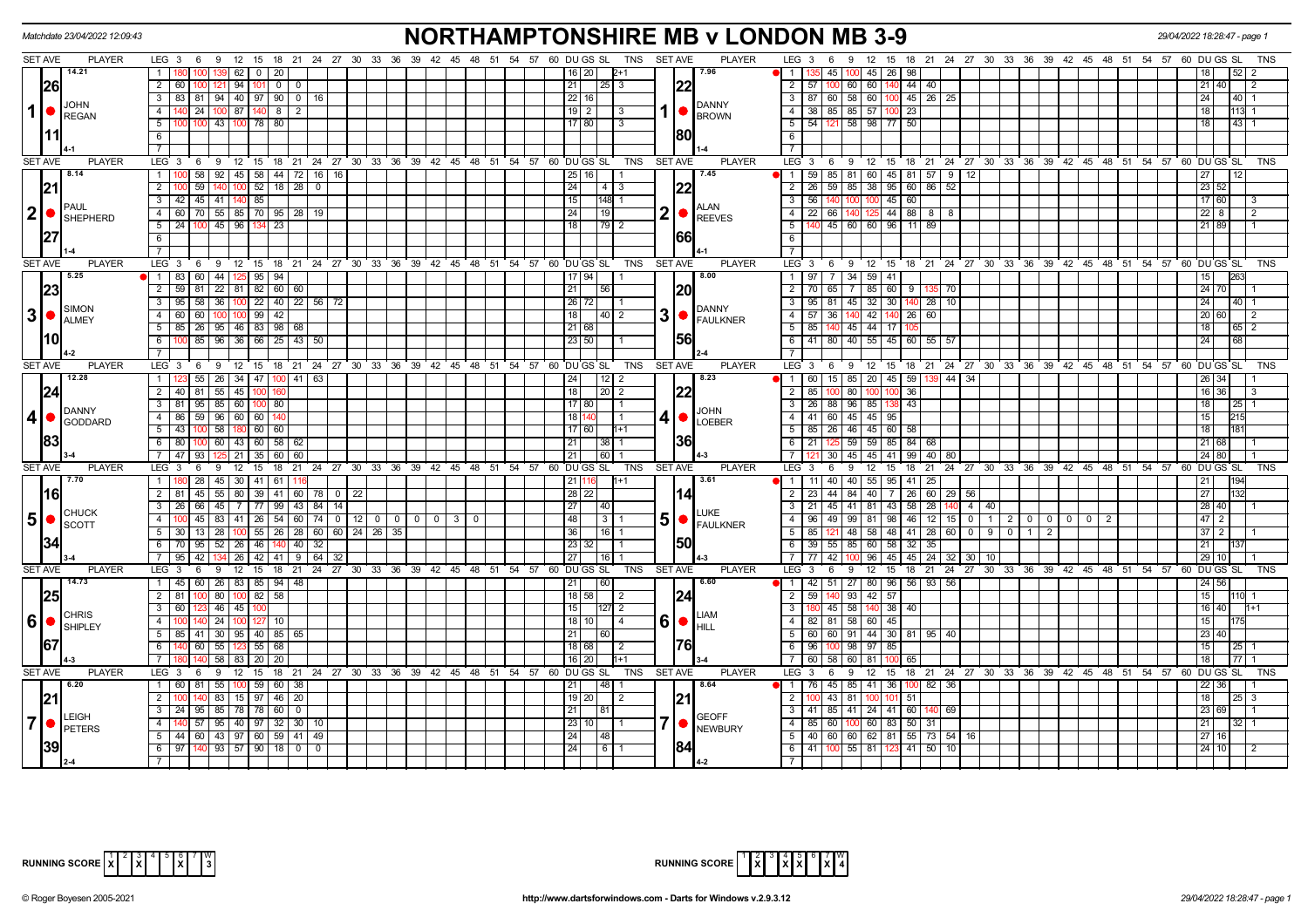|                |                | Matchdate 23/04/2022 12:09:43          |                         |                 |                   |                 |                 |              |                             |                                     |                |                                          |              |               |       |    |       |                     |             |                 |          |                |                |                | <b>NORTHAMPTONSHIRE MB v LONDON MB 3-9</b>    |                |                  |                   |                          |                 |          |                     |                   |              |               |                                                    |    |       |                     |    |                   | 29/04/2022 18:28:55 - page 2 |                             |                 |                |            |
|----------------|----------------|----------------------------------------|-------------------------|-----------------|-------------------|-----------------|-----------------|--------------|-----------------------------|-------------------------------------|----------------|------------------------------------------|--------------|---------------|-------|----|-------|---------------------|-------------|-----------------|----------|----------------|----------------|----------------|-----------------------------------------------|----------------|------------------|-------------------|--------------------------|-----------------|----------|---------------------|-------------------|--------------|---------------|----------------------------------------------------|----|-------|---------------------|----|-------------------|------------------------------|-----------------------------|-----------------|----------------|------------|
|                | <b>SET AVE</b> | <b>PLAYER</b>                          | $LEG_36$                |                 | 9 12              | - 15            |                 |              |                             | 18 21 24 27 30 33 36 39 42 45 48 51 |                |                                          |              |               |       |    |       | 54 57 60 DU GS SL   |             |                 |          | TNS            |                | <b>SET AVE</b> | <b>PLAYER</b>                                 |                | LEG <sub>3</sub> | 6                 | 9                        | 12              | 15       | 18                  |                   |              |               | 21 24 27 30 33 36 39 42 45 48 51 54 57 60 DU GS SL |    |       |                     |    |                   |                              |                             |                 |                | <b>TNS</b> |
|                |                | 7.40                                   |                         | 45 41           | 41   97           |                 |                 |              |                             |                                     |                |                                          |              |               |       |    |       |                     |             | 12              | 277      |                |                |                | 11.77                                         |                |                  | 81                |                          | 40 l            | 60       |                     |                   |              |               |                                                    |    |       |                     |    |                   |                              |                             | 60              |                |            |
|                | 22             |                                        | $\overline{2}$<br>33    | 59              | 47                |                 | 46<br>65        |              | 43 60 48                    |                                     |                |                                          |              |               |       |    |       |                     |             | 26 48           |          |                |                | 25             |                                               | 2 <sup>1</sup> |                  | 91                | 43                       |                 | 96       | 39<br>35            | 0                 |              |               |                                                    |    |       |                     |    |                   |                              | 24                          | 16              |                |            |
|                |                |                                        | 3<br>31                 | 60              | 1001              | 60 60           |                 |              |                             |                                     |                |                                          |              |               |       |    |       |                     |             | 15              | 190 1    |                |                |                | <b>JOHN</b>                                   | 3 I            | 96               | 60                |                          |                 | 40 28 40 |                     |                   |              |               |                                                    |    |       |                     |    |                   |                              | 16 40                       |                 | $\overline{2}$ |            |
| 8              |                | <b>MARTIN</b><br><b>BIGGS</b>          | 4                       |                 | 81                |                 | 40<br>40        |              |                             |                                     |                |                                          |              |               |       |    |       |                     |             | 17140           |          | l 3            | 8I             |                | $\blacksquare$                                | $\overline{4}$ | 24               | 58                | 42                       | 60 99           |          |                     |                   |              |               |                                                    |    |       |                     |    |                   |                              | 15                          |                 |                |            |
|                |                |                                        | -5<br>60                | 86              | $41$ 78 45 59 54  |                 |                 |              |                             |                                     |                |                                          |              |               |       |    |       |                     |             | 21              | 78       |                |                |                |                                               |                | 5   81           | 55 81             |                          |                 |          | 100 60 83 17 24     |                   |              |               |                                                    |    |       |                     |    |                   |                              | $22$ 24                     |                 |                |            |
|                | 08             |                                        | 6                       | $36$ 85         |                   | 60              |                 |              |                             |                                     |                |                                          |              |               |       |    |       |                     |             | 15              | $120$ 2  |                |                | 191            |                                               | 6              |                  |                   | 79                       |                 | 82       |                     |                   |              |               |                                                    |    |       |                     |    |                   |                              | $15 \ 82$                   |                 |                |            |
|                |                |                                        |                         |                 |                   |                 |                 |              |                             |                                     |                |                                          |              |               |       |    |       |                     |             |                 |          |                |                |                |                                               |                |                  |                   |                          |                 |          |                     |                   |              |               |                                                    |    |       |                     |    |                   |                              |                             |                 |                |            |
| <b>SET AVE</b> |                | <b>PLAYER</b>                          | LEG <sub>3</sub>        | - 6             | 12<br>9           | 15              |                 |              |                             | 18 21 24 27 30 33 36 39 42 45 48    |                |                                          |              |               |       |    |       | 51 54 57 60 DUGS SL |             |                 |          | <b>TNS</b>     |                | <b>SET AVE</b> | <b>PLAYER</b>                                 |                | LEG <sup>3</sup> | 6                 | -9                       | 12              | 15       |                     |                   |              |               | 18 21 24 27 30 33 36 39 42 45 48 51                |    |       |                     |    | 54 57 60 DU GS SL |                              |                             |                 |                | <b>TNS</b> |
|                |                | 11.02                                  | $\blacksquare$ 1<br>85  | 60              | 81                |                 |                 |              | 49 41 81 64 40              |                                     |                |                                          |              |               |       |    |       |                     |             | 24 40           |          |                |                |                | 22.55                                         |                |                  | 60                | 81                       |                 | 41       | 9<br>104            |                   |              |               |                                                    |    |       |                     |    |                   |                              | 21                          | 16 <sup>1</sup> |                |            |
|                | 23             |                                        |                         | 85              | 41<br>83          |                 |                 |              |                             |                                     |                |                                          |              |               |       |    |       |                     |             | 15              |          |                |                | <b>26</b>      |                                               | 2              |                  | 60                |                          | 41              |          | 20                  |                   |              |               |                                                    |    |       |                     |    |                   |                              | $16$ 20                     |                 | 1+1            |            |
|                |                | DARREN                                 | 55<br>3                 |                 | 41<br>60          |                 | 30 <sup>1</sup> | 60 87        |                             |                                     |                |                                          |              |               |       |    |       |                     |             | 21              | 43       |                |                |                | <b>SCOTT</b>                                  | 3 <sup>1</sup> |                  |                   | 45                       | 76              |          | 28<br>- 8           |                   |              |               |                                                    |    |       |                     |    |                   |                              | 20 <sub>1</sub>             | 8               | 2              |            |
| 9              | $\bullet$ I    | <b>I</b> WILLIAMSON                    | 85<br>$\overline{4}$    |                 | $60$   26         |                 |                 |              |                             |                                     |                |                                          |              |               |       |    |       |                     |             | 15              | 53 2     |                | 9 <sub>l</sub> |                | <b>ARTISS</b>                                 | 4              |                  |                   |                          |                 | 49       | 52                  |                   |              |               |                                                    |    |       |                     |    |                   |                              | 52<br>17                    |                 | 4              |            |
|                |                |                                        | 5<br>41                 |                 | 45<br>85          |                 |                 | 73   40      |                             |                                     |                |                                          |              |               |       |    |       |                     |             | 21 40           |          |                |                |                |                                               | 5              | 56               |                   |                          |                 |          | 9                   |                   |              |               |                                                    |    |       |                     |    |                   |                              | 18                          |                 | $162+1$        |            |
|                |                |                                        | 6<br>60 l               | l 42            | 100 I             | 36 <sup>1</sup> |                 |              | 97   48   18                |                                     |                |                                          |              |               |       |    |       |                     |             | 24 18           |          | $\overline{2}$ |                | 141            |                                               | - 6 I          |                  | 55   41           | 45                       | 121 57          |          |                     | 67   0            |              |               |                                                    |    |       |                     |    |                   |                              | 24                          |                 | $15 \quad 2$   |            |
|                |                |                                        | 95                      |                 | 55l<br>24         |                 |                 |              |                             |                                     |                |                                          |              |               |       |    |       |                     |             | 15              |          |                |                |                |                                               |                |                  |                   |                          |                 |          |                     |                   |              |               |                                                    |    |       |                     |    |                   |                              | 15                          |                 | $2+1$          |            |
| <b>SET AVE</b> |                | <b>PLAYER</b>                          | LEG <sub>3</sub>        |                 | $12 \overline{ }$ | 15              | 18              | 21           |                             | $24 \quad 27$                       |                | 30 33 36 39 42 45 48 51 54 57 60 DUGS SL |              |               |       |    |       |                     |             |                 |          | <b>TNS</b>     |                | SET AVE        | <b>PLAYER</b>                                 |                | LEG <sub>3</sub> |                   |                          |                 | 15       | $^{\circ}$ 21<br>18 |                   |              |               | 24 27 30 33 36 39 42 45 48 51 54 57 60 DUGS SL     |    |       |                     |    |                   |                              |                             |                 |                | <b>TNS</b> |
|                |                | 7.83                                   |                         | 95              | 85                |                 | 99<br>60        | 70           |                             |                                     |                |                                          |              |               |       |    |       |                     |             | 20 70           |          |                |                |                | 11.26                                         |                |                  |                   | 60                       | 95              | 22       | 80 I<br>54          |                   |              |               |                                                    |    |       |                     |    |                   |                              | 21                          | 50              |                |            |
|                | 20             |                                        | $\overline{2}$          | 43              |                   |                 | $41$ 51 86      |              | 5   15                      |                                     |                |                                          |              |               |       |    |       |                     |             | 24              | 20 2     |                |                | 20             |                                               | 2 I            | 60               | $43 \mid 45 \mid$ |                          | 41              | 95       | 1211                | $56$ 40           |              |               |                                                    |    |       |                     |    |                   |                              | 23   40                     |                 |                |            |
|                |                | KYRAN                                  | $\overline{\mathbf{3}}$ |                 | 95                |                 | 55<br>87        |              |                             | $0$ 10 6                            | $\overline{4}$ |                                          |              |               |       |    |       |                     |             | 28              |          |                |                |                | <b>MATT</b>                                   | 3              |                  | 85                | 43                       | $\overline{22}$ | $43$ 9   |                     |                   | 140 43 38 17 |               |                                                    |    |       |                     |    |                   |                              | $\overline{30}$             | 16              |                |            |
| hd•            |                | <b>JOHNSON</b>                         | $\overline{4}$<br>60    | 67              | 81<br>60          | 85              |                 | 16           |                             |                                     |                |                                          |              |               |       |    |       |                     |             | 21              | $16$   1 |                |                |                | $10$ $\bullet$ $\overline{ }$ <sub>EDES</sub> | $\overline{4}$ |                  |                   | 40                       | 60              | 54       | 36<br>32            |                   |              |               |                                                    |    |       |                     |    |                   |                              | 19                          | 32              |                |            |
|                |                |                                        | 5                       | 100 43          | 37                | 57              |                 |              | $100$ 24 40                 |                                     |                |                                          |              |               |       |    |       |                     |             | 24 40           |          | $\sqrt{3}$     |                |                |                                               |                | $5 \mid 60$      | 60                | 80                       | 26              |          | 1221                | 33   10           |              |               |                                                    |    |       |                     |    |                   |                              | 24                          | 10 <sup>1</sup> |                |            |
|                | 09             |                                        | 6<br>59                 |                 | 55<br>96          |                 | 60<br>28        |              | $82$ 56 18                  |                                     |                |                                          |              |               |       |    |       |                     |             | 27              | 40       |                |                | 154            |                                               | 6              | 60               | 85                | 96                       | 60              |          | 50<br>$\Omega$      | 5                 |              |               |                                                    |    |       |                     |    |                   |                              | 27                          | 5               |                |            |
|                |                |                                        | 60                      | 35 <sup>1</sup> | 58<br>22          | 84              | 41              | 85           |                             |                                     |                |                                          |              |               |       |    |       |                     |             | 21              | 116      |                |                |                |                                               |                |                  | 40                | 42                       |                 | 60       |                     | $36$ 18           |              |               |                                                    |    |       |                     |    |                   |                              | 23 18                       |                 | $\overline{2}$ |            |
| <b>SET AVE</b> |                | <b>PLAYER</b>                          | LEG <sub>3</sub>        |                 | 12                | 15              | 18              | 21           |                             | 24 27 30                            |                | 33 36                                    | $39^{\circ}$ | $42 \quad 45$ | $-48$ | 51 | 54    | 57                  | 60 DU GS SL |                 |          | <b>TNS</b>     |                | <b>SET AVE</b> | <b>PLAYER</b>                                 |                | LEG <sub>3</sub> |                   | <b>q</b>                 | 12              | 15<br>18 | 21                  |                   |              | $24$ 27 30 33 | 36                                                 | 39 | 42 45 | $^{\circ}$ 48<br>51 | 54 | 57                | 60 DU GS SL                  |                             |                 |                | <b>TNS</b> |
|                |                | 11.13                                  | $\blacksquare$<br>43    | 60              | 81                |                 | 40              |              |                             |                                     |                |                                          |              |               |       |    |       |                     |             | 16   40         |          |                |                |                | 9.67                                          |                |                  | 96                | 43                       |                 | 45       |                     |                   |              |               |                                                    |    |       |                     |    |                   |                              |                             | 137             |                |            |
|                | 23             |                                        | 35                      |                 | 42                | 100 41          |                 |              |                             |                                     |                |                                          |              |               |       |    |       |                     |             | 15              | 147 2    |                |                | 25             |                                               | 2              |                  | 95                | -30                      | 58 44           |          |                     |                   |              |               |                                                    |    |       |                     |    |                   |                              | 18                          |                 | $\overline{2}$ |            |
|                |                | STUART                                 | $\overline{3}$          |                 |                   |                 |                 |              | 40   100   44   20   15   0 |                                     |                |                                          |              |               |       |    |       |                     |             | $\overline{27}$ | 513      |                |                |                | <b>STEVE</b>                                  | 3 I            |                  | 60   60           |                          |                 |          |                     | 43 45 56 85 79 16 |              |               |                                                    |    |       |                     |    |                   |                              | 26 16                       |                 |                |            |
| 11●            |                | GILMOUR                                | $\overline{4}$<br>68    |                 | 41                |                 |                 |              |                             |                                     |                |                                          |              |               |       |    |       |                     |             | 12              | 192 2    |                |                |                | FERGUSON                                      | 4 I            | 60               | 96                |                          |                 | 40       |                     |                   |              |               |                                                    |    |       |                     |    |                   |                              | $14 \overline{\smash{)}40}$ |                 | 1+1            |            |
|                |                |                                        | 5<br>39                 |                 | 40 60 92 42 98    |                 |                 |              |                             |                                     |                |                                          |              |               |       |    |       |                     |             | 21              | उर्ग     |                |                |                |                                               | 5              |                  |                   | $22$ $29$ $71$ $59$ $55$ |                 |          |                     |                   |              |               |                                                    |    |       |                     |    |                   |                              | 21                          |                 | $\overline{2}$ |            |
|                | 42             |                                        | 6                       |                 |                   |                 |                 |              |                             |                                     |                |                                          |              |               |       |    |       |                     |             |                 |          |                |                | 19             |                                               | 6              |                  |                   |                          |                 |          |                     |                   |              |               |                                                    |    |       |                     |    |                   |                              |                             |                 |                |            |
|                |                |                                        |                         |                 |                   |                 |                 |              |                             |                                     |                |                                          |              |               |       |    |       |                     |             |                 |          |                |                |                |                                               | $\overline{7}$ |                  |                   |                          |                 |          |                     |                   |              |               |                                                    |    |       |                     |    |                   |                              |                             |                 |                |            |
| <b>SET AVE</b> |                | <b>PLAYER</b>                          | LEG <sub>3</sub>        |                 | 12<br>9           | 15              |                 |              |                             | 18 21 24 27 30 33 36 39 42 45 48 51 |                |                                          |              |               |       |    | 54 57 |                     | 60 DU GS SL |                 |          | TNS            |                | <b>SET AVE</b> | <b>PLAYER</b>                                 |                | LEG <sub>3</sub> | - 6               | - 9                      | 12              | 15       |                     |                   |              |               | 18 21 24 27 30 33 36 39 42 45 48 51                |    |       |                     |    | 54 57             | 60                           | DU GS SL                    |                 |                | <b>TNS</b> |
|                |                | 9.16                                   | $-1$<br>25              | -39             | 70                | 85   81         |                 | 85   78      |                             |                                     |                |                                          |              |               |       |    |       |                     |             | 21              | 38       |                |                |                | 11.99                                         |                |                  |                   |                          |                 | 30       | 20 I<br>-20         |                   |              |               |                                                    |    |       |                     |    |                   |                              | 20                          |                 |                |            |
|                | 22             |                                        | 45<br>$\overline{2}$    |                 | 140 33 28         |                 |                 |              |                             |                                     |                |                                          |              |               |       |    |       |                     |             | 15              | $130$ 2  |                |                | 25             |                                               | 2 <sup>1</sup> | 95               | 100               | 40                       |                 | 99 83 84 |                     |                   |              |               |                                                    |    |       |                     |    |                   |                              | 17 84                       |                 |                |            |
|                |                | JAMIE                                  | 3                       | -96             |                   | 85   60         |                 | $44 \mid 42$ |                             |                                     |                |                                          |              |               |       |    |       |                     |             | 21              | 10       |                |                |                | <b>MATT</b>                                   | $\mathbf{3}$   |                  | 55                | 85                       | $27 \ 60$       | 98       | 76                  |                   |              |               |                                                    |    |       |                     |    |                   |                              | 20 76                       |                 |                |            |
|                |                | $12$ $\bullet$ $\frac{JAMIE}{PRESTON}$ | $\overline{4}$<br>45    |                 |                   |                 |                 |              | $0$   11   17               |                                     |                |                                          |              |               |       |    |       |                     |             | 24 17           |          | $\vert 4$      |                |                | $12 \bullet  _{\text{WOOD}}$                  |                | 4 26 81 55       |                   |                          |                 |          |                     | 100 59 140 0 20   |              |               |                                                    |    |       |                     |    |                   |                              | 24                          | 20 2            |                |            |
|                |                |                                        | 5                       | 80 100          | 43 42 60          |                 |                 |              |                             |                                     |                |                                          |              |               |       |    |       |                     |             | 15              | 17611    |                |                |                |                                               | <sup>5</sup>   |                  |                   | $\sqrt{60}$              |                 | 62       |                     |                   |              |               |                                                    |    |       |                     |    |                   |                              | 15 62                       |                 |                |            |
|                | <u>141</u>     |                                        | - 6                     |                 |                   |                 |                 |              |                             |                                     |                |                                          |              |               |       |    |       |                     |             |                 |          |                |                | 162            |                                               | 6              |                  |                   |                          |                 |          |                     |                   |              |               |                                                    |    |       |                     |    |                   |                              |                             |                 |                |            |
|                |                |                                        |                         |                 |                   |                 |                 |              |                             |                                     |                |                                          |              |               |       |    |       |                     |             |                 |          |                |                |                |                                               |                |                  |                   |                          |                 |          |                     |                   |              |               |                                                    |    |       |                     |    |                   |                              |                             |                 |                |            |

| IOP: | John Regan 26.11                                                                           |                      | Scott Artiss 26.41                                                             |
|------|--------------------------------------------------------------------------------------------|----------------------|--------------------------------------------------------------------------------|
|      | 0  11  12  W <br>$\left  \mathbf{x} \right $<br>RUNNING SCORE   X  <br>. <b>.</b><br>1 A I | <b>RUNNING SCORE</b> | $\ \tilde{\mathbf{x}}\ $<br>$\mathbf{I} \mathbf{X} \mathbf{I} \mathbf{X}$<br>. |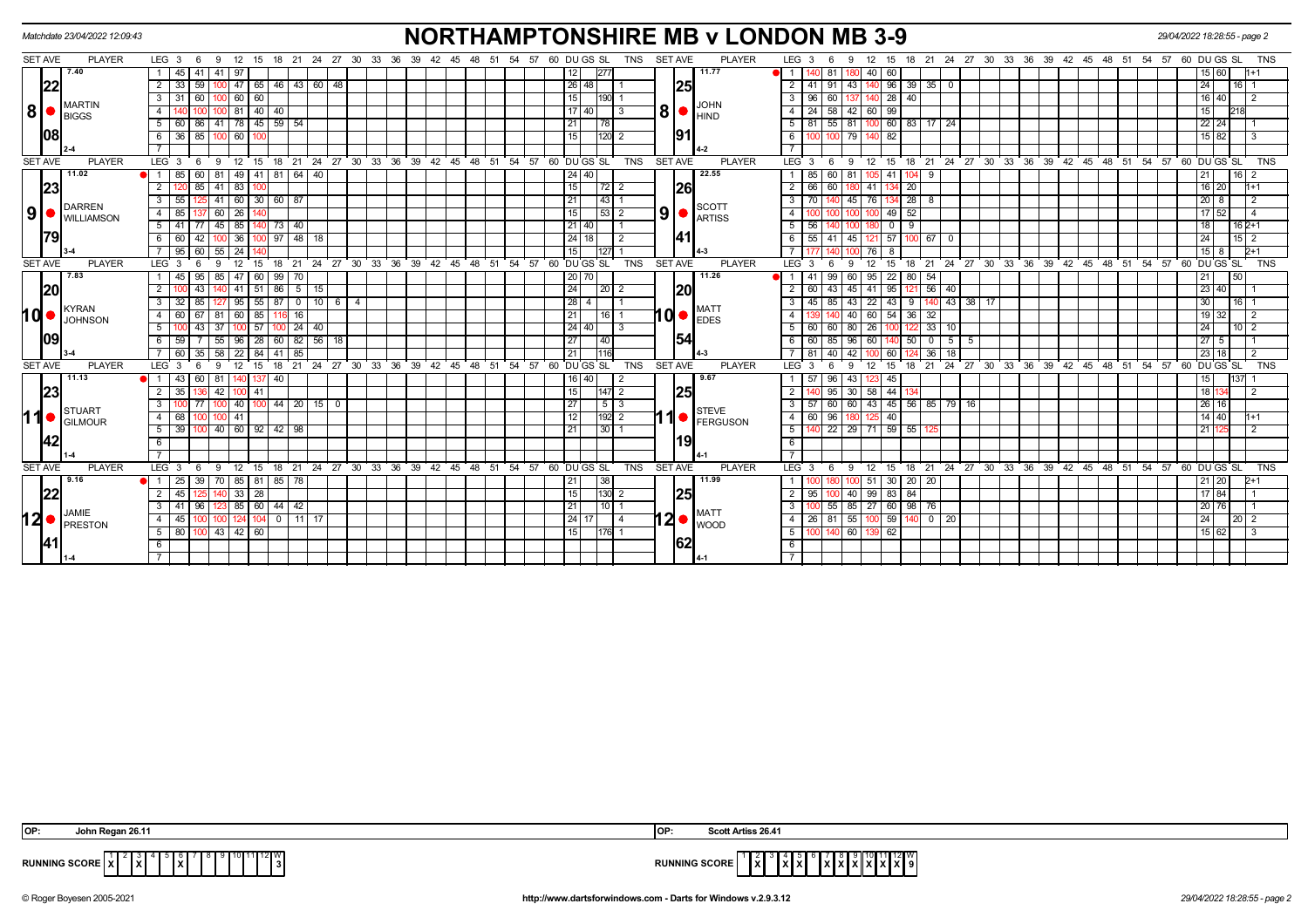| <b>NORTHAMPTONSHIRE MB</b> |     |             |             |            |             |            |             |            |      |     |          | LONDON MB          |     |      |        |            |             |            |                |            |        |     |             |
|----------------------------|-----|-------------|-------------|------------|-------------|------------|-------------|------------|------|-----|----------|--------------------|-----|------|--------|------------|-------------|------------|----------------|------------|--------|-----|-------------|
| <b>PLAYER</b>              | W/L | <b>LWON</b> | <b>LOST</b> | <b>AVE</b> | <b>TAVE</b> | <b>PTS</b> | <b>DRTS</b> | <b>TON</b> | TON+ | 180 | TONS     | <b>I PLAYER</b>    | W/L | LWON | , LOST | <b>AVE</b> | <b>TAVE</b> | <b>PTS</b> | <b>DRTS</b>    | <b>TON</b> | TON+   | 180 | <b>TONS</b> |
| John Regan                 |     |             |             | 26.11      | 14.21       | 2480       | 95          |            |      |     | $11 +$   | Danny Brown        |     |      |        | 22.80      | 7.96        | 2257       |                |            |        |     |             |
| Paul Shepherd              |     |             |             | 21.27      | 8.14        | 2255       | 106         |            |      |     |          | <b>Alan Reeves</b> | W   |      |        | 22.66      | 7.45        | 2493       | 110            |            |        |     |             |
| Simon Almey                |     |             |             | 23.10      | 5.25        | 2910       | 126         |            |      |     |          | Danny Faulkner     |     |      |        | 20.56      | 8.00        | 2570       | 125            |            |        |     |             |
| Danny Goddard              |     |             |             | 24.83      | 12.28       | 3377       | 136         |            |      |     | $9 + 1$  | l John Loeber      | W   |      |        | 22.36      | 8.23        | 3086       | 138            |            |        |     |             |
| <b>Chuck Scott</b>         |     |             |             | 16.34      |             | 3432       | 210         |            |      |     | $5 + 1$  | Luke Faulkner      | W   |      |        | 14.50      | 3.61        | 3044       | 210            |            |        |     |             |
| <b>Chris Shipley</b>       |     |             |             | 25.67      |             | 3260       | 127         |            |      |     | $11 +$   | Liam Hill          |     |      |        | 24.76      | 6.60        | 3120       | 126            |            |        |     | $4 + 1$     |
| Leigh Peters               |     |             |             | 21.39      | 6.20        | 2823       | 132         |            |      |     |          | Geoff Newbury      | W   |      |        | 21.84      | 8.64        | 2949       | 35             |            |        |     |             |
| <b>Martin Biggs</b>        |     |             |             | 22.08      | 7.40        | 2341       | 106         |            |      |     |          | John Hind          | W   |      |        | 25.91      | 11.77       | 2772       |                |            |        |     | $8 + 1$     |
| Darren Williamson          |     |             |             | 23.79      | 11.02       | 3212       | 135         |            |      |     |          | Scott Artiss       | W   |      |        | 26.41      | 22.55       | 3460       |                | 12         |        |     | $15 + 3$    |
| Kyran Johnson              |     |             |             | 20.09      | 7.83        | 3315       | 165         |            |      |     |          | Matt Edes          | W   |      |        | 20.54      | 11.26       | 3431       | 67             |            |        |     |             |
| <b>Stuart Gilmour</b>      |     |             |             | 23.42      | 11.13       | 2131       | -91         |            |      |     |          | Steve Ferguson     | W   |      |        | 25.19      | 9.67        | 2368       | 94             |            |        |     | $6+1$       |
| Jamie Preston              |     |             |             | 22.41      | 9.16        | 2151       | 96          |            |      |     | -8       | Matt Wood          | W   |      |        | 25.62      | 11.99       | 2485       | Q <sub>7</sub> |            |        |     | $9+1$       |
| <b>TOTALS</b>              |     | 31          |             | 22.09      | 0.00        | 33687      | 1525        |            |      |     | $94 + 4$ | <b>I TOTALS</b>    | W   |      |        | 22.12      | 0.00        | 34035      | 1539           | 62         | $\sim$ |     | $88 + 7$    |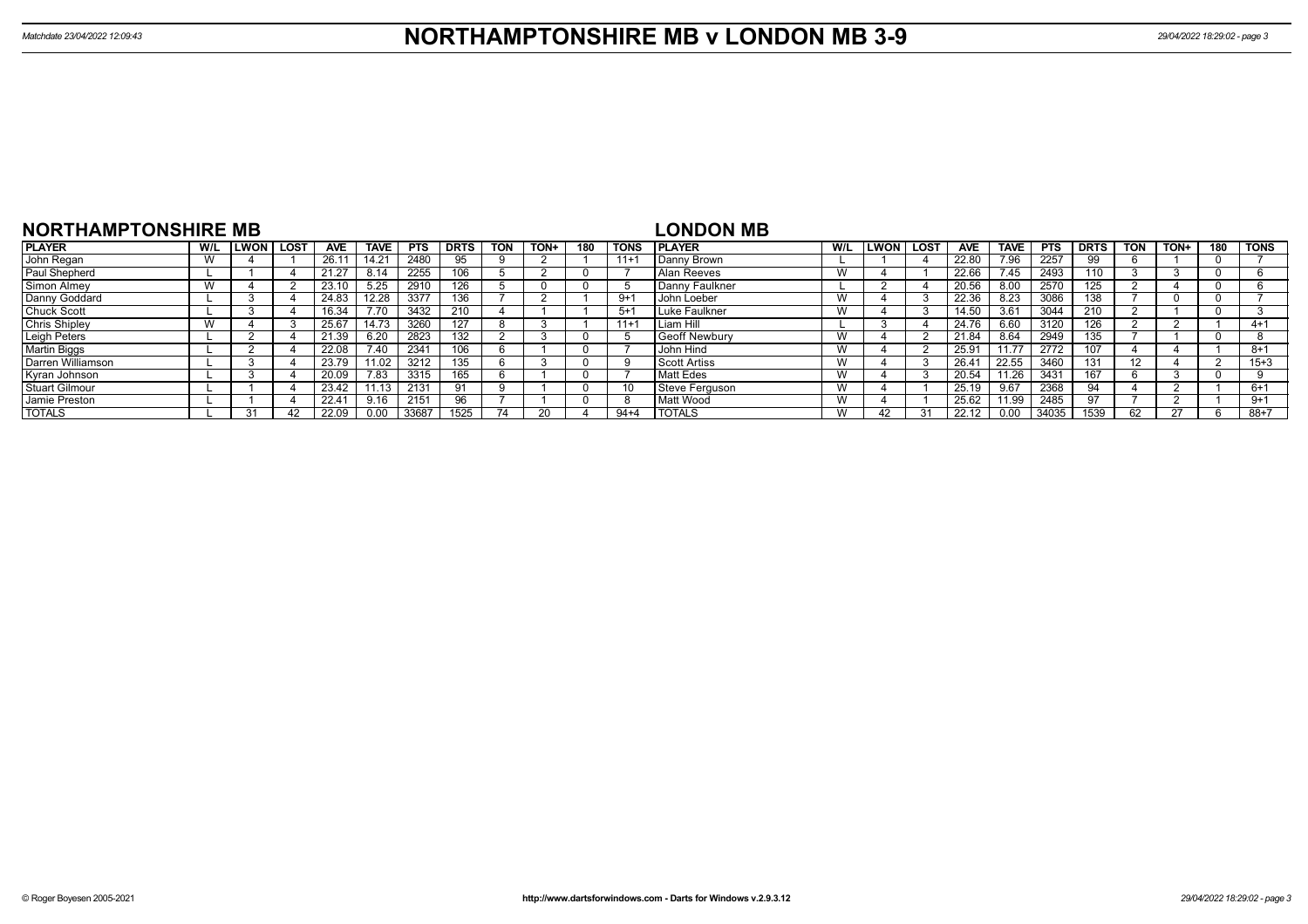|                | Matchdate 24/04/2022 10:09:00 |                                                                                 | <b>NORTHAMPTONSHIRE WA v LONDON WA 4-2</b>                                                                                                                                                             | 29/04/2022 18:28:20 - page 1          |
|----------------|-------------------------------|---------------------------------------------------------------------------------|--------------------------------------------------------------------------------------------------------------------------------------------------------------------------------------------------------|---------------------------------------|
| <b>SET AVE</b> | <b>PLAYER</b>                 | LEG 3<br>- 6<br>-30<br>33                                                       | <b>PLAYER</b><br>60 DU GS SL<br><b>SET AVE</b><br>LEG <sub>3</sub><br>30<br>36<br>39<br>TNS<br>- 27<br>33<br>24<br>45<br>-54                                                                           | 60 DU GS SL<br>57<br>TNS              |
|                | 1.00<br>13                    | 29<br>60<br>63                                                                  | 4.37<br>18                                                                                                                                                                                             |                                       |
|                |                               | 36 60 41 45 55 81 22 57<br>-20 I                                                | 15<br>  41   83   44   56   38   18   16  <br>30<br>74<br>45<br>2   60<br>JULIANE                                                                                                                      | 30 16                                 |
| $\mathbf{1}$   | <b>JOHNSON</b>                | 40 45 26 43 30 26<br>3<br>45<br>41 I                                            | 100   100   84   28   78   0   0<br>24 <sup>1</sup><br>$3 \mid 99$<br>12 <sup>1</sup><br><b>BIRCHILL</b>                                                                                               | 27112<br>$\overline{2}$               |
|                | 53                            |                                                                                 | 4<br>82                                                                                                                                                                                                |                                       |
|                |                               | 5                                                                               | 5                                                                                                                                                                                                      |                                       |
| <b>SET AVE</b> | <b>PLAYER</b>                 | LEG <sub>3</sub><br>- 6<br>- 9<br>- 12<br>15 18<br>21                           | 24 27 30 33 36 39 42 45 48 51 54 57 60 DUGS SL<br>18 21 24 27 30 33 36 39 42 45 48 51 54 57 60 DUGS SL<br>TNS<br><b>SET AVE</b><br><b>PLAYER</b><br>$LEG^{\cdot}$ 3<br>-9<br>- 12<br>15<br>-6          | <b>TNS</b>                            |
|                | 2.00<br> 15                   | 60<br>40<br>68<br>40<br> 25 45 <br>85 I<br>- 11  <br>$100$ 16                   | 32 16<br>2.00<br>49<br>$\mid$ 22 $\mid$ 46<br>83<br>60<br>41   45   21                                                                                                                                 | 30<br> 25                             |
|                | <b>JACKIE</b>                 | $\sqrt{41}$<br>40<br>33<br>47<br>$47$ 41<br>70 77<br>$\mathbf 0$                | 33   40<br>45<br>43 80 22<br>$12000$<br>55<br>$2 \mid 45$<br>95<br>100<br>CARLY                                                                                                                        | 33<br>1411                            |
| $\mathbf{2}$   | <b>WHITE</b>                  | 83 57 59 67 25 100<br>3<br>26<br>$\mathbf 0$<br>8                               | 11 43 60 45 22 60 41 55 30<br>$31 \mid 8$<br>$3 \mid 11$<br><b>TOWNSEND</b>                                                                                                                            | 30<br>123                             |
|                | 66                            | $\overline{4}$                                                                  | $\overline{4}$<br> 53                                                                                                                                                                                  |                                       |
|                |                               | 5 <sup>7</sup>                                                                  | 5 <sup>5</sup>                                                                                                                                                                                         |                                       |
| <b>SET AVE</b> | <b>PLAYER</b>                 | 21 24 27 30 33 36<br>LEG <sub>3</sub><br>12<br>15<br>- 6<br>- 9<br>18           | <b>SET AVE</b><br>39 42 45 48 51 54 57 60 DUGS SL<br>TNS<br>PLAYER<br>LEG <sup>3</sup><br>21 24 27 30 33 36 39 42 45 48 51 54 57 60 DUGS SL<br>12<br>15<br>18<br>-9                                    | <b>TNS</b>                            |
|                | 4.40<br> 16                   | 18 50<br>23<br>82<br>45<br>-40<br>60<br>-83 I<br>$^{\circ}$                     | 4.25<br>30 50<br>60<br>37   40<br>43<br>26<br>60<br>-60<br>$45 -$                                                                                                                                      | 30<br>40                              |
|                | DEBBIE                        | $45 \mid 39 \mid$<br>  60   82   84   0   25   3   0<br>30<br>62                | 15 <br>45<br>$55$   41   60  <br>$49$   4<br>20 6 0 6<br>00<br>41  <br>41<br><b>NIKKI</b>                                                                                                              | 45<br>6                               |
| 3 <sup>1</sup> | <b>IDEXTER</b>                | 57144<br>32<br>3<br>60<br>8<br>60                                               | 3<br>22 32<br>30 61 60 45 41 44<br>3<br>30 <sup>1</sup><br><b>IPATTEN</b>                                                                                                                              | 24<br>124                             |
|                | 68                            | $100$ 80 60 44 41 56<br>60<br>60 I                                              | 23 56<br>60<br>$\overline{26}$<br>$50 \mid 20$<br>$\overline{4}$<br>100.                                                                                                                               | $\sqrt{20}$ 3<br>21                   |
|                |                               |                                                                                 |                                                                                                                                                                                                        |                                       |
| <b>SET AVE</b> | <b>PLAYER</b>                 | 30<br><b>LEG</b><br>21<br>24<br>27<br>18                                        | 24 27 30 33 36 39 42 45 48 51 54 57 60 DUGS SL<br>33 36 39 42 45 48 51 54 57 60 DUGS SL<br><b>TNS</b><br><b>SET AVE</b><br>PLAYER<br>LEG <sup>'</sup><br>21<br>15<br>18                                | <b>TNS</b>                            |
|                | 2.35<br> 20                   | $42$ 46 10<br>60<br>85<br>-22 I<br>41                                           | 2.80<br>26 10<br>96<br>$26$ 45 60<br> 20                                                                                                                                                               | 88<br>24                              |
|                | <b>ANGELA</b>                 | $-45$ 135<br>$141$ 99 76<br>60<br>2<br>45                                       | 20 76<br>45 85 95 43<br>$140$ 34<br>$2 \mid 43$<br><b>STEPH</b>                                                                                                                                        | $\sqrt{16}$<br>21                     |
| 4              | BARROW                        | 45 43 62 40 66 45 45 85 70<br>$3^{\circ}$                                       | 3   44   50   60   60   60  <br>27 70<br>$140$ 47 30<br><b>STUTLEY</b>                                                                                                                                 | $10$ 1<br>24                          |
|                | 59                            |                                                                                 | 4                                                                                                                                                                                                      |                                       |
|                |                               | -5                                                                              | -5                                                                                                                                                                                                     |                                       |
| <b>SET AVE</b> | <b>PLAYER</b>                 | $18$ 21<br>LEG <sub>3</sub><br>-9<br>12<br>15<br>- 6                            | 24 27 30 33 36 39 42 45 48 51 54 57 60 DUGS SL<br>TNS<br><b>SET AVE</b><br><b>PLAYER</b><br>18 21 24 27 30 33 36 39 42 45<br>LEG <sup>3</sup><br>12<br>15<br>-9                                        | 48 51 54 57 60 DUGS SL<br>TNS         |
|                | 2.84                          | 140 64 60 60 72<br>60<br>45                                                     | $121$ 81 95<br>21 72<br>1.21<br>46 I<br>45<br>l 58                                                                                                                                                     | 18<br>55                              |
|                | <b>CARRIE</b>                 | 55 81 60 75 45 41                                                               | 45   60   81   59   66   59  <br>21 14<br>2   11  <br><b>DEBS</b>                                                                                                                                      | 120<br>21                             |
| 5              | <b>WRIGHT</b>                 | 60   83   41   45   30   81   14   28   38<br>81<br>$3^{\circ}$                 | 5<br>$22$   41<br>  90   41   41   40   41  <br>$29$ 38<br>$3 \mid 56$<br>$\overline{\mathbf{0}}$<br><b>WATLING</b>                                                                                    | 129<br>27                             |
|                |                               | $\overline{4}$                                                                  | $\overline{4}$                                                                                                                                                                                         |                                       |
|                |                               | 5                                                                               | 5                                                                                                                                                                                                      |                                       |
| <b>SET AVE</b> | <b>PLAYER</b>                 | LEG <sub>3</sub><br>12<br>24<br>30<br>33<br>36<br>- 6<br>-9<br>18<br>-21<br>-27 | <b>SET AVE</b><br><b>PLAYER</b><br>LEG <sup>3</sup><br>57 60 DUGS SL<br><b>TNS</b><br>ີ 36<br>39 42 45 48 51<br>39<br>42<br>45<br>48<br>51<br>54<br>12<br>21<br>27<br>30<br>33<br>-9<br>15<br>18<br>24 | $54$ $57$ $60$ DU GS SL<br><b>TNS</b> |
|                | 2.40<br>13                    | 28<br>75 37<br>l 36<br>43   76<br>26   41<br>3                                  | 2.37<br>33 37<br>65   45   93   53  <br>30<br>30 I<br>-58  <br>11<br>-60                                                                                                                               | 33<br>l 9                             |
|                | <b>KAREN</b>                  | 140 26<br>$16$ 0<br>60<br>36 I<br>60<br>76<br>-81 I<br>$\Omega$<br>$0 1 0 1 0$  | $49$ 6<br>$37$   25   26   52   77   10   0  <br>$\sqrt{0}$<br>35<br>58 37 55<br>$\overline{9}$<br>- 6<br>2   55<br>40<br>l 18 l<br><b>LUCI</b>                                                        | 48<br>$\overline{3}$                  |
| 6              | SHERIDAN                      | 26<br>$40 \mid 26$<br>45 43 27 41 52<br>3 I<br>5                                | 6<br>27<br>60<br>92 15 30<br>30 100 45 78 40<br>196<br>3 I<br>CUNNINGHAM                                                                                                                               | 30   40                               |
|                | 55                            | 41 44 60 24 27 64 41 60 28 72<br>4 I                                            | 30 <sup>°</sup><br>40<br>  56   85   60   7   80   137   18   0   32  <br>4   26  <br> 93                                                                                                              | 28 32                                 |
|                |                               | $5$   22   30   13   83   85   60   70   98   20                                | 27<br>5   52   71   30   92   80   30   45   54   15   32  <br>20                                                                                                                                      | 28 32                                 |

| IOP: | Wright<br>.<br>Carr<br>. .<br>the contract of the contract of the contract of the | IOP | Birc.<br>Juliar<br>15.04 |
|------|-----------------------------------------------------------------------------------|-----|--------------------------|

**RUNNING SCORE**  $\begin{bmatrix} 1 & 2 & 3 & 4 & 5 & 6 & W \\ & X & X & X & X & 4 & 4 \end{bmatrix}$ 

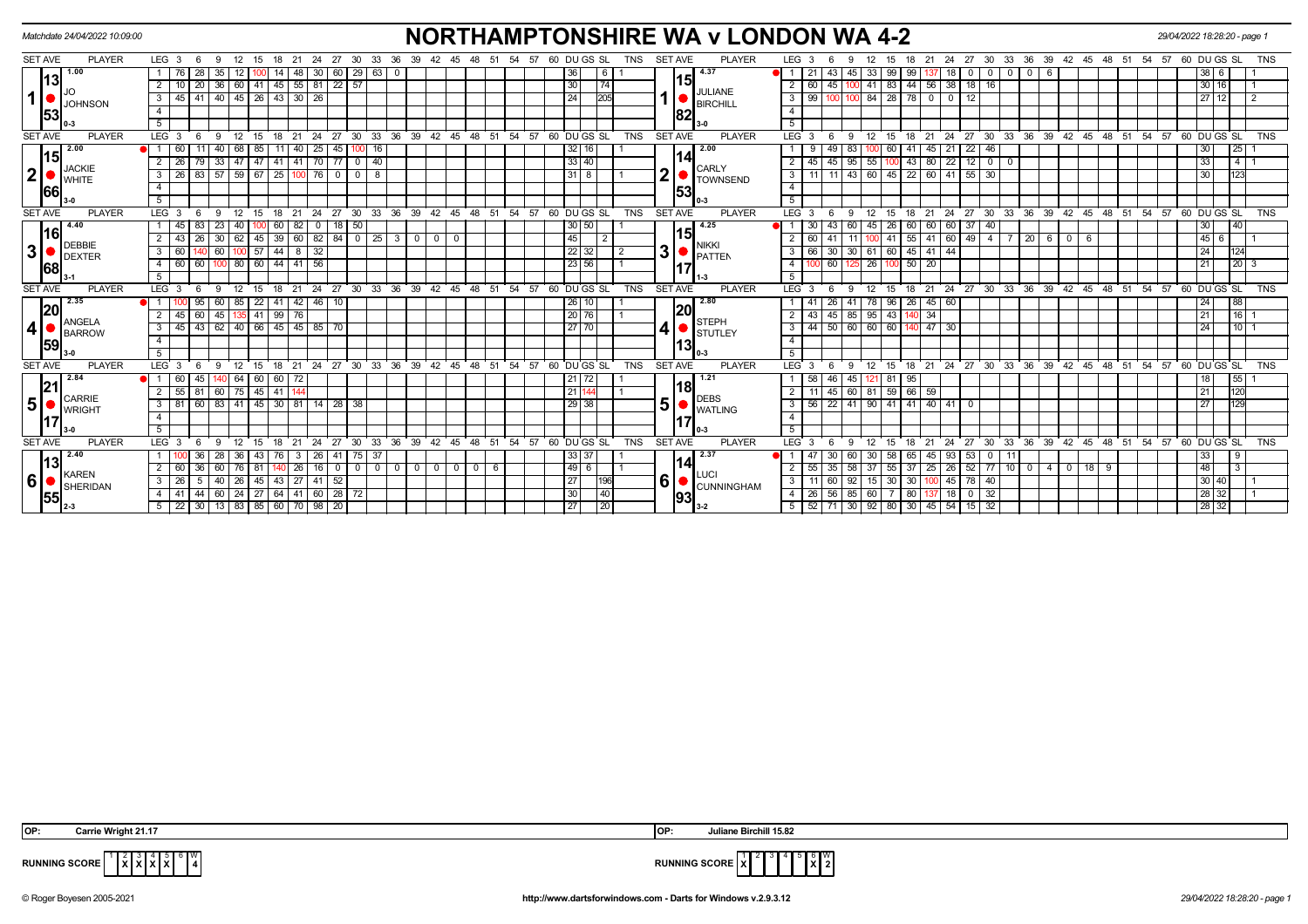| <b>NORTHAMPTONSHIRE WA</b> |     |             |      |            |             |            |             |            |      |     |             | <b>LONDON WA</b>      |     |      |             |            |             |             |             |            |      |     |             |
|----------------------------|-----|-------------|------|------------|-------------|------------|-------------|------------|------|-----|-------------|-----------------------|-----|------|-------------|------------|-------------|-------------|-------------|------------|------|-----|-------------|
| <b>PLAYER</b>              | W/L | <b>LWON</b> | LOST | <b>AVE</b> | <b>TAVE</b> | <b>PTS</b> | <b>DRTS</b> | <b>TON</b> | TON+ | 180 | <b>TONS</b> | <b>IPLAYER</b>        | W/L | LWON | <b>LOST</b> | <b>AVE</b> | <b>TAVE</b> | <b>PTS</b>  | <b>DRTS</b> | <b>TON</b> | TON+ | 180 | <b>TONS</b> |
| Jo Johnson                 |     |             |      | 13.53      | 1.00        | 1218       | 90          |            |      |     |             | Juliane Birchill      |     |      |             | 15.82      | 4.37        | 1503        |             |            |      |     |             |
| Jackie White               |     |             |      | 15.66      | 2.00        | 1503       |             |            |      |     |             | <b>Carly Townsend</b> |     |      |             | 14.53      | 2.00        | 135'        |             |            |      |     |             |
| Debbie Dexter              |     |             |      | .6.68      |             | 2002       |             |            |      |     |             | Nikki Patten          |     |      |             | 15.1       | l.25        | 182L        | 20          |            |      |     |             |
| Angela Barrow              |     |             |      | 20.50      | 2.35        | 1503       |             |            |      |     |             | <b>Steph Stutley</b>  |     |      |             | 20.13      | 2.80        | <b>1389</b> |             |            |      |     |             |
| <b>Carrie Wright</b>       |     |             |      |            | 2.84        | 1503       |             |            |      |     |             | <b>Debs Watlind</b>   |     |      |             | 18.17      | - 21        | 1199        |             |            |      |     |             |
| Karen Sheridan             |     |             |      | 13.55      | 2.40        | 2249       | 166         |            |      |     |             | , Luci Cunningham     |     |      |             | 14.93      | 2.37        | 2493        |             |            |      |     |             |
| <b>TOTALS</b>              |     |             |      |            | 0.00        | 9978       | 616         |            |      |     |             | <b>TOTALS</b>         |     |      |             | 15.9       | 0.00        | 9755        | 610         |            |      |     |             |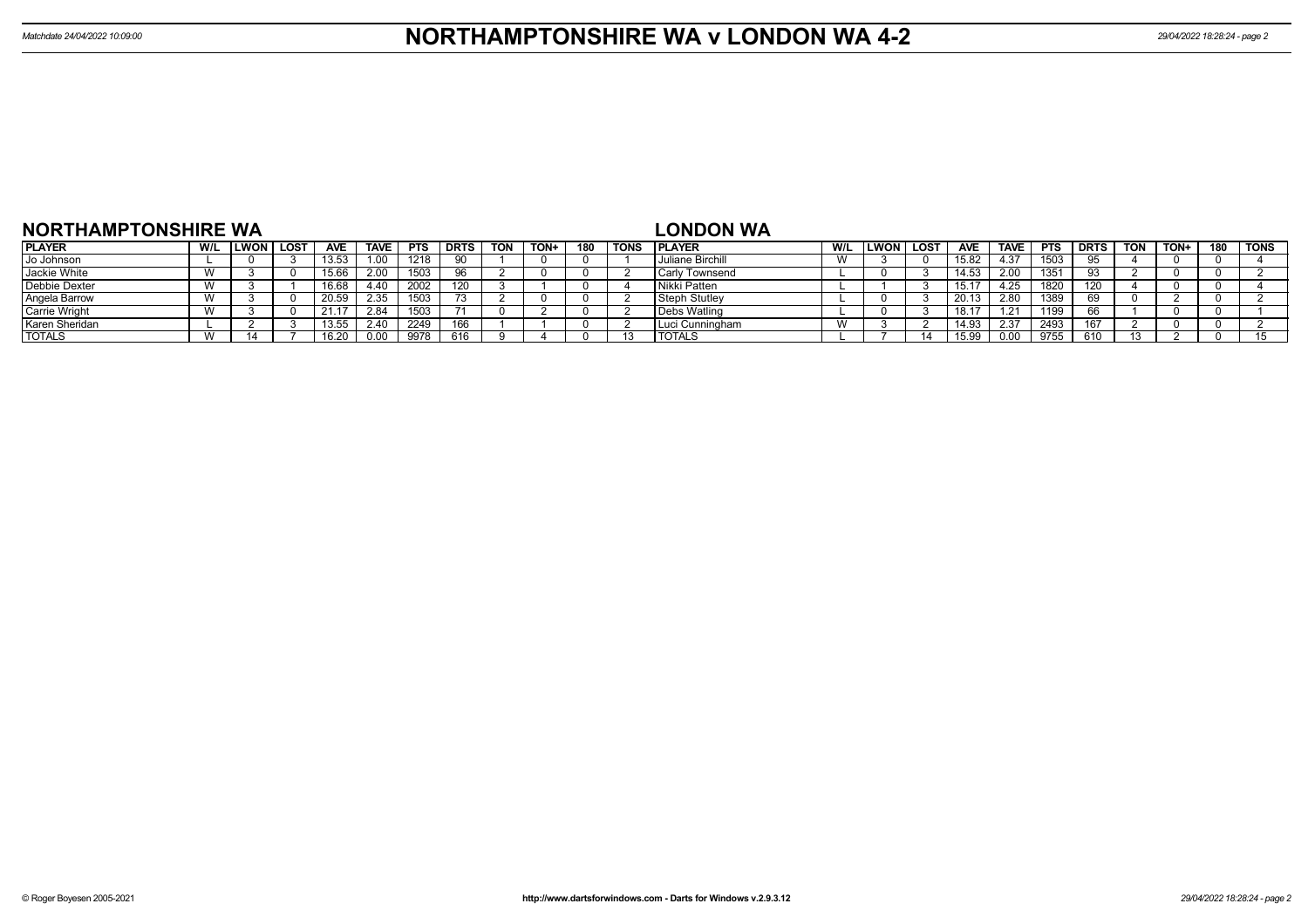|                                                                                                                                                                                                                                                                                                                                                                                                                                                                                                                                                                                                                                                                                                                                                                                                                                                                     | Matchdate 23/04/2022 12:06:00 |                      |                 |                       |      |                                          |               |                      |                     |                 |    |                     |              |             |          |                 |                                          |                |                |      | <b>NORTHAMPTONSHIRE WB v LONDON WB 5-1</b> |                           |                 |                                  |                 |                       |                        |                |             |                 |                |                                |                    |               |                                       | 29/04/2022 18:29:25 - page 1 |                                   |                 |                |
|---------------------------------------------------------------------------------------------------------------------------------------------------------------------------------------------------------------------------------------------------------------------------------------------------------------------------------------------------------------------------------------------------------------------------------------------------------------------------------------------------------------------------------------------------------------------------------------------------------------------------------------------------------------------------------------------------------------------------------------------------------------------------------------------------------------------------------------------------------------------|-------------------------------|----------------------|-----------------|-----------------------|------|------------------------------------------|---------------|----------------------|---------------------|-----------------|----|---------------------|--------------|-------------|----------|-----------------|------------------------------------------|----------------|----------------|------|--------------------------------------------|---------------------------|-----------------|----------------------------------|-----------------|-----------------------|------------------------|----------------|-------------|-----------------|----------------|--------------------------------|--------------------|---------------|---------------------------------------|------------------------------|-----------------------------------|-----------------|----------------|
| <b>SET AVE</b><br><b>PLAYER</b><br>LEG <sub>3</sub><br><b>SET AVE</b><br><b>PLAYER</b><br>24  27  30  33  36  39  42  45  48  51  54  57  60  DU  GS  SL<br>12<br>21<br>30<br>36 39 42 45 48<br>57<br>60 DU GS SL<br>TNS<br>LEG <sub>3</sub><br>6<br>- 9<br>15<br>18<br>24 27<br>- 33<br>51<br>54<br>12 <sup>2</sup><br>18<br>- 21<br>-6<br><b>q</b><br>15<br>2.21<br>1.40<br>66 34<br>13<br>40<br>41<br>40<br>64<br>39<br>33   41   40  <br>26 I<br>76<br>-54 I<br>$-11$<br>60<br>30 40 <br>5<br>-52 I<br> 16 <br>14<br>58 32 8<br>$25 \mid$<br>$11$ 60 29 72<br>$2 \mid 60$<br>43   50<br>$\sqrt{98}$<br>$26$ 58 60<br>$2 \mid 22$<br>$-41$<br>  24   98   65   40  <br>$4 \mid 4$<br> 35 4 <br>LYNNE<br>$\boxed{95}$ 40 $\boxed{98}$ 100 38 50 0 20<br>3   80   41   21   45   140   22   44   48   5<br>3 6 6 1<br>25 20 <br><b>CHAPPELI</b><br><b>BIONDINI</b> |                               |                      |                 |                       |      |                                          |               |                      |                     |                 |    |                     |              |             |          |                 |                                          |                |                |      |                                            |                           |                 | <b>TNS</b>                       |                 |                       |                        |                |             |                 |                |                                |                    |               |                                       |                              |                                   |                 |                |
|                                                                                                                                                                                                                                                                                                                                                                                                                                                                                                                                                                                                                                                                                                                                                                                                                                                                     |                               |                      |                 |                       |      |                                          |               |                      |                     |                 |    |                     |              |             |          |                 |                                          |                |                |      |                                            |                           |                 |                                  |                 |                       |                        |                |             | 30 <sup>1</sup> |                |                                |                    |               |                                       |                              | 30                                |                 |                |
|                                                                                                                                                                                                                                                                                                                                                                                                                                                                                                                                                                                                                                                                                                                                                                                                                                                                     |                               |                      |                 |                       |      |                                          |               |                      |                     |                 |    |                     |              |             |          |                 |                                          |                |                |      |                                            |                           |                 |                                  |                 |                       |                        |                |             |                 |                |                                |                    |               |                                       |                              | 33                                | 14              |                |
|                                                                                                                                                                                                                                                                                                                                                                                                                                                                                                                                                                                                                                                                                                                                                                                                                                                                     |                               |                      |                 |                       |      |                                          |               |                      |                     |                 |    |                     |              |             |          |                 |                                          |                |                |      |                                            |                           |                 |                                  |                 |                       |                        |                |             |                 |                |                                |                    |               |                                       |                              | 27                                | $ 55 $ 1        |                |
| 70                                                                                                                                                                                                                                                                                                                                                                                                                                                                                                                                                                                                                                                                                                                                                                                                                                                                  |                               | $\overline{4}$       |                 |                       |      |                                          |               |                      |                     |                 |    |                     |              |             |          |                 |                                          |                |                | 164  |                                            | $\overline{4}$            |                 |                                  |                 |                       |                        |                |             |                 |                |                                |                    |               |                                       |                              |                                   |                 |                |
|                                                                                                                                                                                                                                                                                                                                                                                                                                                                                                                                                                                                                                                                                                                                                                                                                                                                     |                               | 5                    |                 |                       |      |                                          |               |                      |                     |                 |    |                     |              |             |          |                 |                                          |                |                |      |                                            | $\overline{5}$            |                 |                                  |                 |                       |                        |                |             |                 |                |                                |                    |               |                                       |                              |                                   |                 |                |
| <b>SET AVE</b>                                                                                                                                                                                                                                                                                                                                                                                                                                                                                                                                                                                                                                                                                                                                                                                                                                                      | <b>PLAYER</b>                 | LEG <sup>3</sup>     | - 6             | 12<br>-9              | 15   | $^{\circ}$ 21<br>18                      | - 24          | 27                   | 30                  |                 |    |                     |              |             |          |                 | 33 36 39 42 45 48 51 54 57 60 DUGS SL    | TNS            | <b>SET AVE</b> |      | <b>PLAYER</b>                              | $LEG^{\prime}$ 3          |                 | -6<br>-9                         | 12              | 15                    | 18 21                  |                | 24 27 30    |                 |                |                                |                    |               | 33 36 39 42 45 48 51 54 57 60 DUGS SL |                              |                                   |                 | <b>TNS</b>     |
| 0.00                                                                                                                                                                                                                                                                                                                                                                                                                                                                                                                                                                                                                                                                                                                                                                                                                                                                |                               |                      |                 | 45<br>26              | 21   | 26                                       |               | 41   45              | 45                  | 42 37           |    |                     |              |             |          | 36              | l 72                                     |                |                |      | 1.00                                       |                           |                 | 45                               |                 |                       | 60 <sup>1</sup><br>-26 | 40             | - 13 I      | 30   45   40    |                |                                |                    |               |                                       |                              | 35<br>40                          |                 |                |
| 14                                                                                                                                                                                                                                                                                                                                                                                                                                                                                                                                                                                                                                                                                                                                                                                                                                                                  |                               | 30                   | 95l             | 95<br>66              |      | $45$   95<br>35                          |               | $0 \mid 40$          |                     |                 |    |                     |              |             |          |                 | 26 40                                    |                |                | 14   | <b>LUCI</b>                                | $2 \mid 21$               |                 | 36 <sup>1</sup>                  | 60              | 43<br>23              | 25                     | 99   66        |             |                 |                |                                |                    |               |                                       |                              | $\overline{27}$                   | 28              |                |
| $\mathbf{2}$                                                                                                                                                                                                                                                                                                                                                                                                                                                                                                                                                                                                                                                                                                                                                                                                                                                        | <b>TINA</b><br><b>JONES</b>   | 3                    |                 | $\overline{28}$<br>41 |      | $41$ 38<br>85                            |               | $30 \ 26 \ 21$       |                     | $38 \mid 79$    | 18 |                     |              |             |          |                 | $37118$                                  |                | າ              |      | <b>CUNNINGHAM</b>                          | $\overline{\phantom{a}3}$ | $\overline{22}$ | 46<br>41                         | 65              | 11<br>$\overline{28}$ |                        | $45 \mid 37$   |             | 45   45   96    | $\overline{0}$ |                                |                    |               |                                       |                              | 36                                | 20              |                |
| 98                                                                                                                                                                                                                                                                                                                                                                                                                                                                                                                                                                                                                                                                                                                                                                                                                                                                  |                               | 4 61                 | 41              | 30<br>95              | 23   | 45<br>60                                 |               | $22$ 81              | 43                  |                 |    |                     |              |             |          |                 | $30$ $13$                                |                |                | 73   |                                            |                           | $4 \mid 45$     | 20<br>41                         | $\overline{30}$ | 43<br> 45             | 37                     | 43             |             | 67              |                |                                |                    |               |                                       |                              | 30                                | 70              |                |
|                                                                                                                                                                                                                                                                                                                                                                                                                                                                                                                                                                                                                                                                                                                                                                                                                                                                     |                               | 5                    |                 |                       |      |                                          |               |                      |                     |                 |    |                     |              |             |          |                 |                                          |                |                |      |                                            | 5 <sup>5</sup>            |                 |                                  |                 |                       |                        |                |             |                 |                |                                |                    |               |                                       |                              |                                   |                 |                |
| <b>SET AVE</b>                                                                                                                                                                                                                                                                                                                                                                                                                                                                                                                                                                                                                                                                                                                                                                                                                                                      | <b>PLAYER</b>                 | LEG <sub>3</sub>     | -6              | 12                    |      | 21<br>18                                 | 24            | 27                   | 30                  | 33<br>36        | 39 | 42 45 48            |              | 51          |          |                 | 54 57 60 DU GS SL                        | <b>TNS</b>     | <b>SET AVE</b> |      | <b>PLAYER</b>                              | LEG 3                     |                 | <sub>9</sub>                     | 12              | 18<br>15              | 21                     | 24             | 27          | 30<br>33        | 36             |                                | 39  42  45  48  51 |               | $54$ 57                               |                              | 60 DU GS SL                       |                 | <b>TNS</b>     |
| 1.40                                                                                                                                                                                                                                                                                                                                                                                                                                                                                                                                                                                                                                                                                                                                                                                                                                                                |                               | -61                  | <b>20</b>       | 25<br>41              | 50   | 24                                       | 30<br> 66     | 58                   | $19 \mid 43$        |                 |    |                     |              |             |          | 33              | 64                                       |                |                |      | 4.20                                       |                           |                 | 23<br>40 l                       | 60              | 41<br>-41             |                        |                | $62$ 61 28  | $\mathbf 0$     | 4              |                                |                    |               |                                       |                              | 35 <sup>1</sup><br>$\overline{a}$ |                 |                |
| 14                                                                                                                                                                                                                                                                                                                                                                                                                                                                                                                                                                                                                                                                                                                                                                                                                                                                  | <b>STACEY</b>                 | 65                   |                 | -41<br>27             | 43 I | 38<br>15                                 |               | 33   85              | $39 \mid 34 \mid 0$ |                 | 8  |                     | $\mathbf{0}$ | $\sqrt{12}$ |          |                 | 49   12                                  |                |                | 14   | <b>TAMMY</b>                               |                           | 2   41          | 45<br>22                         |                 | 41                    | 41 <br>41              |                |             |                 |                | $ 43 $ 6   57   44   6   0   0 |                    | $10$ 0        |                                       |                              | 48                                | 4               |                |
| 3 <sup>1</sup>                                                                                                                                                                                                                                                                                                                                                                                                                                                                                                                                                                                                                                                                                                                                                                                                                                                      | <b>WARING</b>                 | 3 I<br>26            |                 | 62<br>26              |      | $41$ 74<br> 75                           |               | $147$ 10             |                     |                 |    |                     |              |             |          |                 | 25 10                                    |                | 3              |      | <b>MACKENZIE</b>                           |                           | $3 \mid 41$     | 23<br>60                         |                 |                       | 41 60 65 51            |                | $\sqrt{21}$ |                 |                |                                |                    |               |                                       |                              | 27                                | $19$   1        |                |
| 106                                                                                                                                                                                                                                                                                                                                                                                                                                                                                                                                                                                                                                                                                                                                                                                                                                                                 |                               | 58<br>4 I            | 36   26         | 75                    |      | 45   79   94   66   0                    |               |                      | $\mathbf 0$         | $\overline{22}$ |    |                     |              |             |          |                 | 31   22                                  |                |                | 1081 |                                            |                           | $4 \mid 60$     | 41 60 22                         |                 | $60 \mid 60 \mid$     |                        | 38 100         | $140$ 10    |                 |                |                                |                    |               |                                       |                              | 30                                | $10$   1        |                |
|                                                                                                                                                                                                                                                                                                                                                                                                                                                                                                                                                                                                                                                                                                                                                                                                                                                                     |                               | 5                    |                 |                       |      |                                          |               |                      |                     |                 |    |                     |              |             |          |                 |                                          |                |                |      |                                            | 5                         |                 |                                  |                 |                       |                        |                |             |                 |                |                                |                    |               |                                       |                              |                                   |                 |                |
| <b>SET AVE</b>                                                                                                                                                                                                                                                                                                                                                                                                                                                                                                                                                                                                                                                                                                                                                                                                                                                      | <b>PLAYER</b>                 | $LEG$ 3              | - 6             | 12<br>-9              |      | 21<br>18                                 | $^{\circ}$ 24 | 27                   |                     |                 |    |                     |              |             |          |                 | 30 33 36 39 42 45 48 51 54 57 60 DUGS SL | <b>TNS</b>     | <b>SET AVE</b> |      | <b>PLAYER</b>                              | $LEG^3$ 3                 |                 | 9<br>-6                          | 12              | 15                    | $18$ 21                |                | 24 27 30    |                 |                |                                |                    |               | 33 36 39 42 45 48 51 54 57            |                              | 60 DU GS SL                       |                 | <b>TNS</b>     |
| 1.00<br> 16                                                                                                                                                                                                                                                                                                                                                                                                                                                                                                                                                                                                                                                                                                                                                                                                                                                         |                               | 1 85                 | 61              | 41<br>9               | 45 I | $100$ 38                                 |               | 48 39 35             |                     |                 |    |                     |              |             |          |                 | $29 \mid 35 \mid$                        |                |                |      | 5.64                                       |                           |                 | 40<br>43                         | 45              | 41                    | 45<br>45               | 45 124         |             |                 |                |                                |                    |               |                                       |                              | 27                                | 32              |                |
| $\blacksquare$ FAYE                                                                                                                                                                                                                                                                                                                                                                                                                                                                                                                                                                                                                                                                                                                                                                                                                                                 |                               | $2$ 81               | 33              | 62<br>60              |      | 47 45 26                                 | 41            |                      |                     |                 |    |                     |              |             |          | 24              | 1106                                     |                |                |      | <b>JOANNE</b>                              | $2 \mid 81$               |                 | 60<br>24 <sup>1</sup>            | 60              |                       | 45 100 57 68 6         |                |             |                 |                |                                |                    |               |                                       |                              | 27<br>6                           |                 |                |
| 4                                                                                                                                                                                                                                                                                                                                                                                                                                                                                                                                                                                                                                                                                                                                                                                                                                                                   | MASON                         | $3 \mid 24$          | 52              | 40<br>$\sqrt{26}$     |      | 76 92 41 58 56 36                        |               |                      |                     |                 |    |                     |              |             |          |                 | 30 36                                    |                |                |      | <b>DEAMER</b>                              | $3 \mid 41$               |                 | 11<br>45                         | 45              | $100$ 85              |                        | $62$   49   33 |             |                 |                |                                |                    |               |                                       |                              | 27                                | 30 <sup>°</sup> |                |
| 24                                                                                                                                                                                                                                                                                                                                                                                                                                                                                                                                                                                                                                                                                                                                                                                                                                                                  |                               | 81<br>$\overline{4}$ | 26 I            | 58                    |      | $\boxed{26}$ $\boxed{98}$<br>$\sqrt{52}$ |               | $25 \mid 24 \mid 65$ |                     |                 |    |                     |              |             |          | 30 <sup>1</sup> | 39                                       |                |                | 1581 |                                            | 4 I                       | 26              | 95                               | 21              | 81                    | 85<br>41               |                |             | $32$ 10 0 10    |                |                                |                    |               |                                       |                              | 31<br>10 <sup>1</sup>             |                 |                |
|                                                                                                                                                                                                                                                                                                                                                                                                                                                                                                                                                                                                                                                                                                                                                                                                                                                                     |                               | 5   41               |                 | 24<br>26              | 83   | 38                                       |               | 38<br>76 I           |                     |                 |    |                     |              |             |          | 27              | 87                                       |                |                |      |                                            | 5                         |                 | 40                               | 60              | 45<br>60              | 24                     | $44$   $47$    |             |                 |                |                                |                    |               |                                       |                              | $27 \overline{)47}$               |                 |                |
| <b>SET AVE</b>                                                                                                                                                                                                                                                                                                                                                                                                                                                                                                                                                                                                                                                                                                                                                                                                                                                      | <b>PLAYER</b>                 | <b>LEG</b>           |                 |                       |      |                                          |               |                      | 30                  | 33<br>36        | 39 | 42<br>45            | 48           | 51          | 54<br>57 |                 | 60 DU GS SL                              | <b>TNS</b>     | <b>SET AVE</b> |      | <b>PLAYER</b>                              | LEG <sup>-</sup>          |                 |                                  |                 |                       |                        |                | 27          | 30<br>33        | 36             |                                | 39 42 45           | $48 \t 51$    | $\overline{54}$ 57                    |                              | 60 DU GS SL                       |                 | <b>TNS</b>     |
| 2.00<br> 15                                                                                                                                                                                                                                                                                                                                                                                                                                                                                                                                                                                                                                                                                                                                                                                                                                                         |                               | 45                   |                 | 60                    | 41   | 61<br>61                                 |               | 42 59                | 50                  |                 |    |                     |              |             |          | 30   50         |                                          |                |                | 16   | 5.44                                       |                           | -26             | 59<br>42                         |                 |                       | 55                     | $85$   38      |             | 47              |                |                                |                    |               |                                       |                              | 30                                | 22              |                |
|                                                                                                                                                                                                                                                                                                                                                                                                                                                                                                                                                                                                                                                                                                                                                                                                                                                                     | <b>HEIDI</b>                  | 2<br>54              |                 | 10<br>81              |      | $43 \mid 29$                             | မ             | 41 60 30 16 28       |                     |                 |    |                     |              |             |          |                 | 35 28                                    |                |                |      | <b>MANDY</b>                               | 2 I                       | 30              |                                  | 59              |                       | 24 41 30               |                |             | $123$ 73 0 0    |                |                                |                    |               |                                       |                              | 33                                | $16$ 2          |                |
| 5 <sup>1</sup>                                                                                                                                                                                                                                                                                                                                                                                                                                                                                                                                                                                                                                                                                                                                                                                                                                                      | GARRARD                       | 60<br>3              | -53 I           | 35<br>80              |      | $41$ 100 46                              |               |                      |                     |                 |    |                     |              |             |          | 21              | 86                                       |                | 5 <sup>1</sup> |      | <b>SOLOMONS</b>                            | $\overline{\phantom{a}3}$ | 45              | 85                               |                 | 28                    | $41 \ 86$              | 16             |             |                 |                |                                |                    |               |                                       |                              | 22<br>16                          |                 | $\overline{2}$ |
| 26                                                                                                                                                                                                                                                                                                                                                                                                                                                                                                                                                                                                                                                                                                                                                                                                                                                                  |                               | 60                   |                 | 25<br>60              |      | $\overline{22}$<br>$61 \mid 25$          |               |                      |                     |                 |    |                     |              |             |          | 21              | 237                                      |                |                | 79   |                                            | 4 I                       | 36              | 41                               | 68              | 81<br>60              | 94                     |                |             |                 |                |                                |                    |               |                                       |                              | 21 94                             |                 |                |
|                                                                                                                                                                                                                                                                                                                                                                                                                                                                                                                                                                                                                                                                                                                                                                                                                                                                     |                               | 30<br>5              |                 | 26<br>45              | 60 I | 28                                       |               | 60<br>60 I           | 22                  | $28 \mid 72$    |    |                     |              |             |          |                 | 36 72                                    |                |                |      |                                            | <sup>5</sup>              |                 | 40                               |                 | 48                    | 24                     |                | -41         | $41$ 45         | 32             |                                |                    |               |                                       |                              | 36                                | 83              |                |
| <b>SET AVE</b>                                                                                                                                                                                                                                                                                                                                                                                                                                                                                                                                                                                                                                                                                                                                                                                                                                                      | <b>PLAYER</b>                 | <b>LEG</b>           |                 | ۰Q<br>12              |      | 21<br>18                                 | 24            | 27                   | 30                  | 33<br>36        | 39 | 42<br>$^{\circ}$ 45 | 48           | 51          | 54<br>57 |                 | 60 DUGS SL                               | <b>TNS</b>     | <b>SET AVE</b> |      | <b>PLAYER</b>                              | $LEG^{\prime}$ 3          |                 | Q                                | 12              | 18<br>15              | 21                     | 24             | 27          | 33<br>30        | 36             | 39                             | 42<br>45           | $48 \quad 51$ | 54<br>57                              |                              | 60 DU GS SL                       |                 | <b>TNS</b>     |
| 4.81<br>23                                                                                                                                                                                                                                                                                                                                                                                                                                                                                                                                                                                                                                                                                                                                                                                                                                                          |                               | 60                   | 25 <sub>1</sub> | 85<br>60              | 45   | $140$ 86                                 |               |                      |                     |                 |    |                     |              |             |          |                 | 21 86                                    |                |                | 18   | 1.00                                       |                           | 43              | 90<br>76 I                       | 60              | $85$ 43               |                        |                |             |                 |                |                                |                    |               |                                       |                              | 18                                | 104             |                |
|                                                                                                                                                                                                                                                                                                                                                                                                                                                                                                                                                                                                                                                                                                                                                                                                                                                                     | <b>REBECCA</b>                | $2 \mid 70$          | -60 I           | 41<br>121             |      | 52<br>$100$ 57                           |               |                      |                     |                 |    |                     |              |             |          |                 | 21 52                                    | $\overline{2}$ |                |      | <b>DEE</b>                                 |                           | $2 \mid 24$     | 63                               |                 |                       | $11$ 30 95 66 26       |                |             |                 |                |                                |                    |               |                                       |                              | 21                                | 186             |                |
|                                                                                                                                                                                                                                                                                                                                                                                                                                                                                                                                                                                                                                                                                                                                                                                                                                                                     | ROSE                          | $3 \mid 85$          |                 |                       |      | 45 98 60 34 59                           |               |                      |                     |                 |    |                     |              |             |          |                 | 21 59                                    |                | 6              |      | <b>BELCHER</b>                             |                           |                 | 3   100   41   70   26   67   50 |                 |                       |                        |                |             |                 |                |                                |                    |               |                                       |                              | 18                                | $147$ 1         |                |
| $6\overline{\smash{86}}$                                                                                                                                                                                                                                                                                                                                                                                                                                                                                                                                                                                                                                                                                                                                                                                                                                            |                               |                      |                 |                       |      |                                          |               |                      |                     |                 |    |                     |              |             |          |                 |                                          |                |                | 70   |                                            | $\overline{4}$            |                 |                                  |                 |                       |                        |                |             |                 |                |                                |                    |               |                                       |                              |                                   |                 |                |
|                                                                                                                                                                                                                                                                                                                                                                                                                                                                                                                                                                                                                                                                                                                                                                                                                                                                     |                               |                      |                 |                       |      |                                          |               |                      |                     |                 |    |                     |              |             |          |                 |                                          |                |                |      |                                            | 5                         |                 |                                  |                 |                       |                        |                |             |                 |                |                                |                    |               |                                       |                              |                                   |                 |                |

 **X X** 5 **X X** W



**RUNNING SCORE**  $\overline{X}$